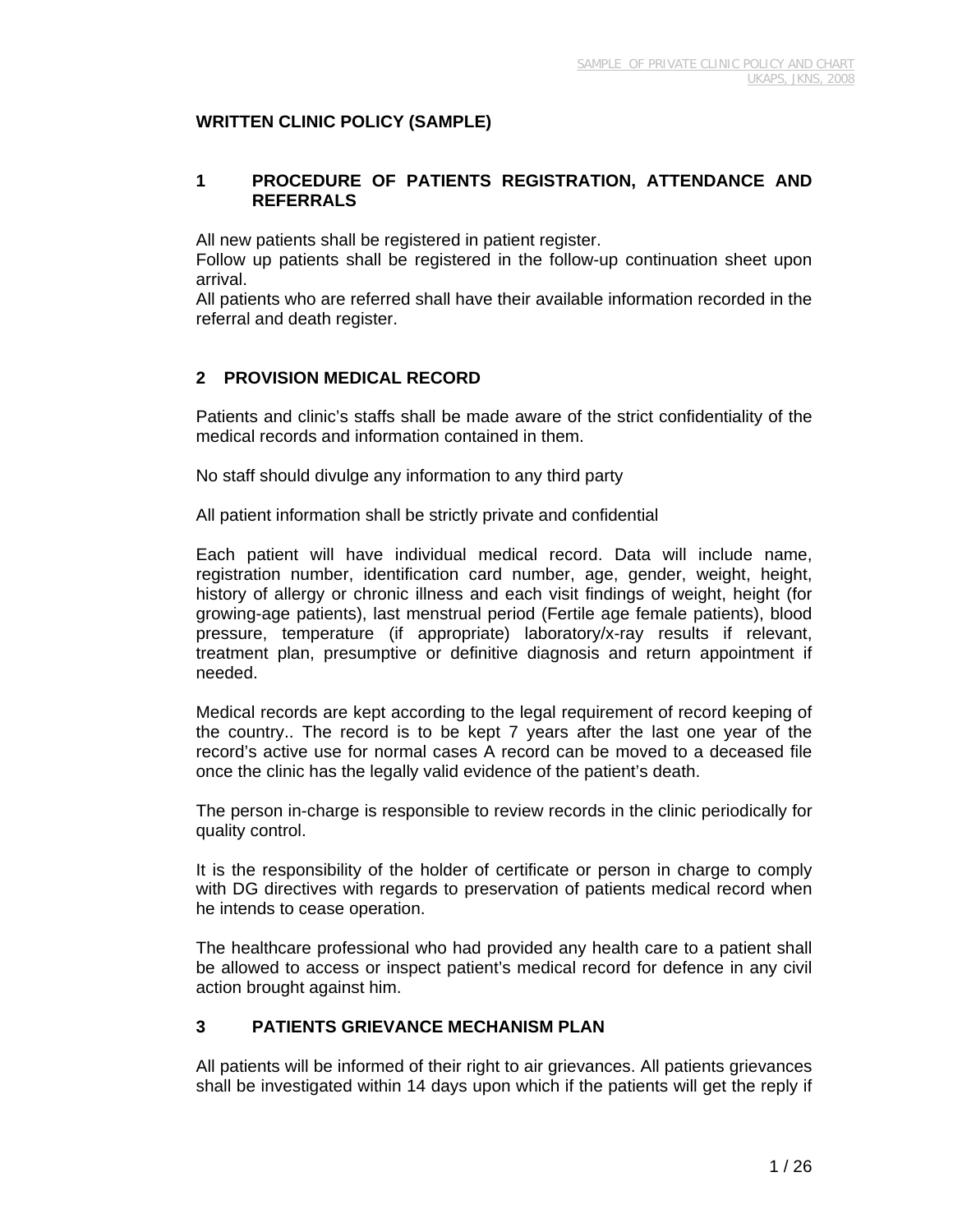the complainant is dissatisfied with reply the complainant may refer the matter to Ministry Of Health.

## **4 PATIENTS' RIGHTS**

- Patients has the right to be
- Informed the estimated services charges prior of care or treatment.
- Provided with information of the nature of his medical condition, any proposed treatment, investigation or procedure and related charges of the processes that might take place before the patient gives consent.
- Treated decently.
- Request for referral to other healthcare facilities at any time they wish.
- Be given the medical report within reasonable time upon patient's request and payment of a reasonable fee.
- Make any complaints or suggestions to the clinic or relevant agencies

## **5 FEE SCHEDULE**

All fees charged to the patients is following the list as in the Seventh Schedule as follows

## *(please refer to seventh schedule in the regulation book)*

**BILLING**  Consultation fees with medications: RM XX – RM YY Consultation fees without medications: RM AA – RM BB Procedures: RM CC – RM DD Investigations: RM EE – RM FF

## **6 STAFF IDENTIFICATION**

Staff identification is through the name card and the pictures on the organization chart at the waiting area.

## **7 INCIDENT REPORTING**

In the event of unforeseeable or unanticipated incident in the premise i.e. patients death, fires or robbery, assault or battery of patients and malfunction or intentional or accidental misuse of patient care equipment during treatment or diagnosis of patients shall be reported to the person in charge immediately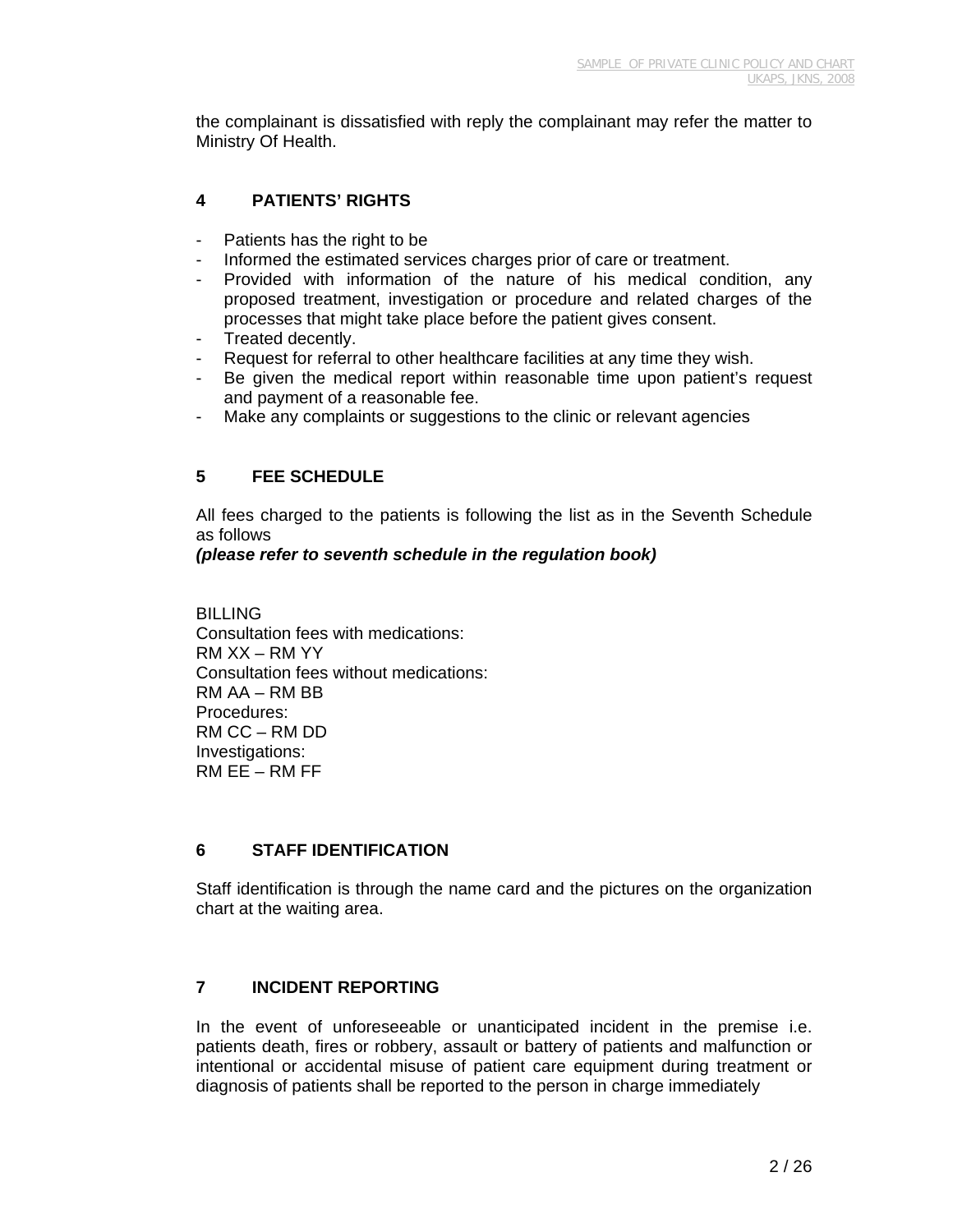*Person i-charge will write report to the Authority in Ministry of Health and/or police within 10 working days or immediately.* 

*The report will include information on date and time and the possible reason or*  factors involved, statement of incident happened, signature of witness, person *involved and person in-charge during incidents.* 

*Original and copies of report with relevant attachments shall be kept in separate file for safe keeping and future reference. A receipt of the report shall be requested.* 

## **8 INFECTION CONTROL**

Person-in-charge is fully responsible in establishing the infection control system and practise in the clinic and shall fully comply to the guidelines by Ministry Of Health.

1. Controlling system

All notifiable diseases treated in the clinic must be notified to the Authority Using the Standard Notification form by Ministry Of Health within the required period.

Any staff detected to have or a carrier of any infectious or communicable disease must take off any duty from the clinic until permitted to so by a registered doctor. Any contaminated equipment during treatment of infectious disease patient must not be used until it is properly disinfected.

2. Practise Among Staff

A valid updated contract and the monitoring record with the relevant Private Clinical Waste Disposal Company must be well kept by the Person in-charge or the Assistants.

Practise standard precautions;

- 1. Proper Hand-washing
- 2. Appropriate use of gloves, mask, eye protection, gown, faceshield, boots.
- 3. Housekeeping and mange spillage properly.
- 4. Disinfect & sterilize patient- care equipment.
- 5. Manage soiled and contaminated linen properly.
- 6. Dispose sharps and infectious waste properly.

#### **9 STERILE SUPPLIES**

All sterile supplies will be stored properly. No sterile supplies will be stored on counter or open surface. All supplies sterilized within the clinic will be labelled with date of sterilization and expiration date. No outdated sterile supplies will be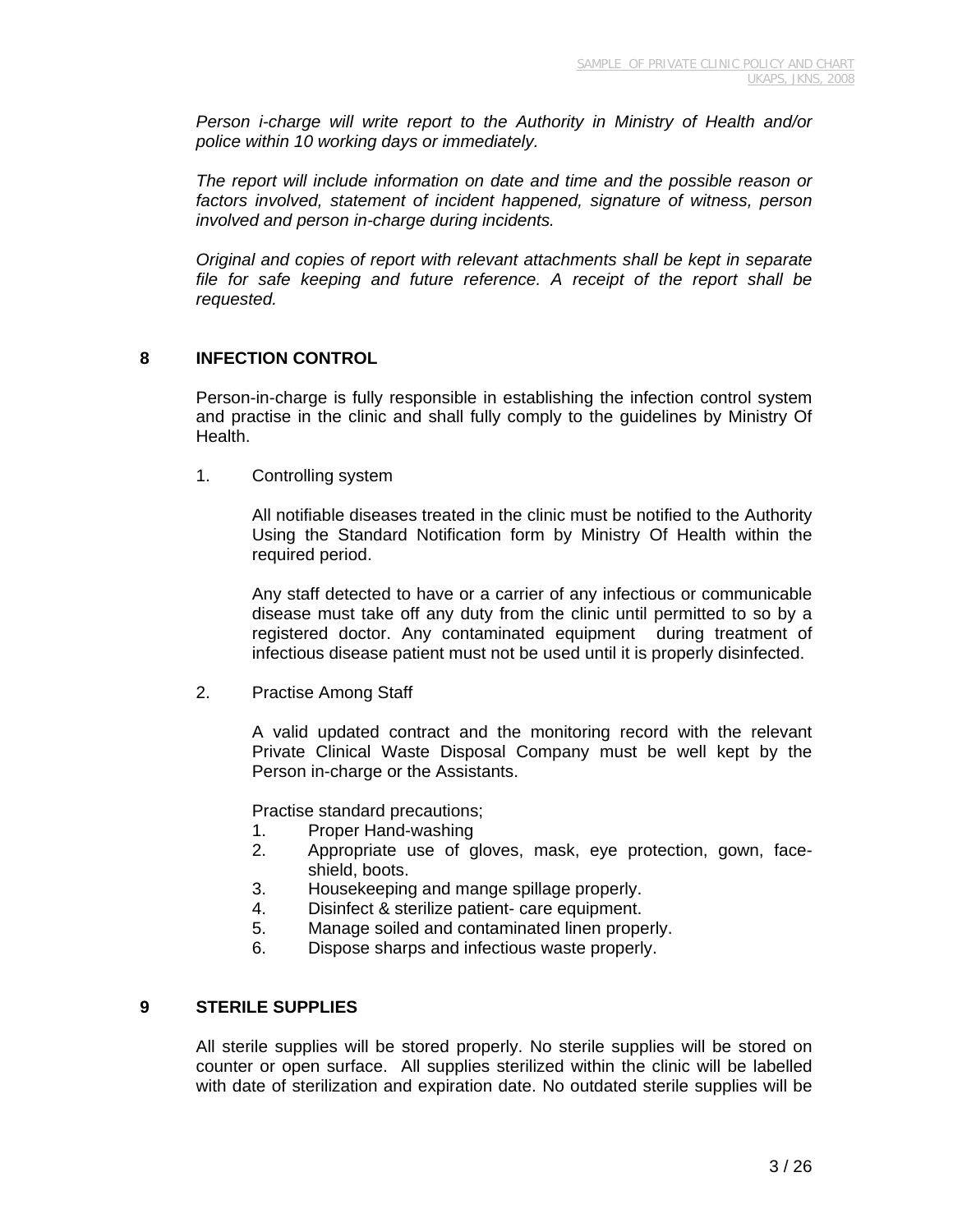used. A schedule for regular inspection will be posted, initialled by the person inspecting the supplies and kept for monitoring and quality control.

### **10 EMERCENCY AND DISASTER PREPAREDNESS**

The clinic shall provide medical emergency procedures as a first response to common life threatening injuries and acute illnesses on patients who come to the clinic.

It is the policy of the clinic to have an effective plan to save the patients in any disaster or fire. All staff will receive training on how to respond to emergencies.

A suitable area of the clinic will be prepared to receive and provide basic life support for emergency patients.

The nature and scope of such emergency care services rendered by this clinic is:

- Basic life support.
- Any other measures as per the available person-in-charge's and clinic's abilities
- Notify ambulance service to transfer patient to nearest hospital if necessary

Once the patient is stable enough to leave, the relevant hospital will be notified of the forthcoming emergency. Any referral to of patient to another healthcare facility shall be recorded into the Referral Register

#### **11 TRANSPORTATION OF LAB SPECIMEN**

All the sample from the patients to be transported to the laboratory shall be kept in the appropriate bottles and container following the requirement from the laboratory

All specimen shall be kept in the appropriate place before it is transported,

#### **12 MAINTENANCE & HOUSEKEEPING**

The person-in-charge is fully responsible to ensure the cleanliness and order of the clinic at all time.

No drinking or eating inside the clinic premise by patients. Staff shall only eat at the rest area. No food is allowed at the clinical areas or medication refrigerator.

Mops will be cleaned only at the janitor's area and done so every time being used. Mops and cleaning equipments shall be kept strictly in the janitor's closet.

### **13. WASTE MANAGEMENT** :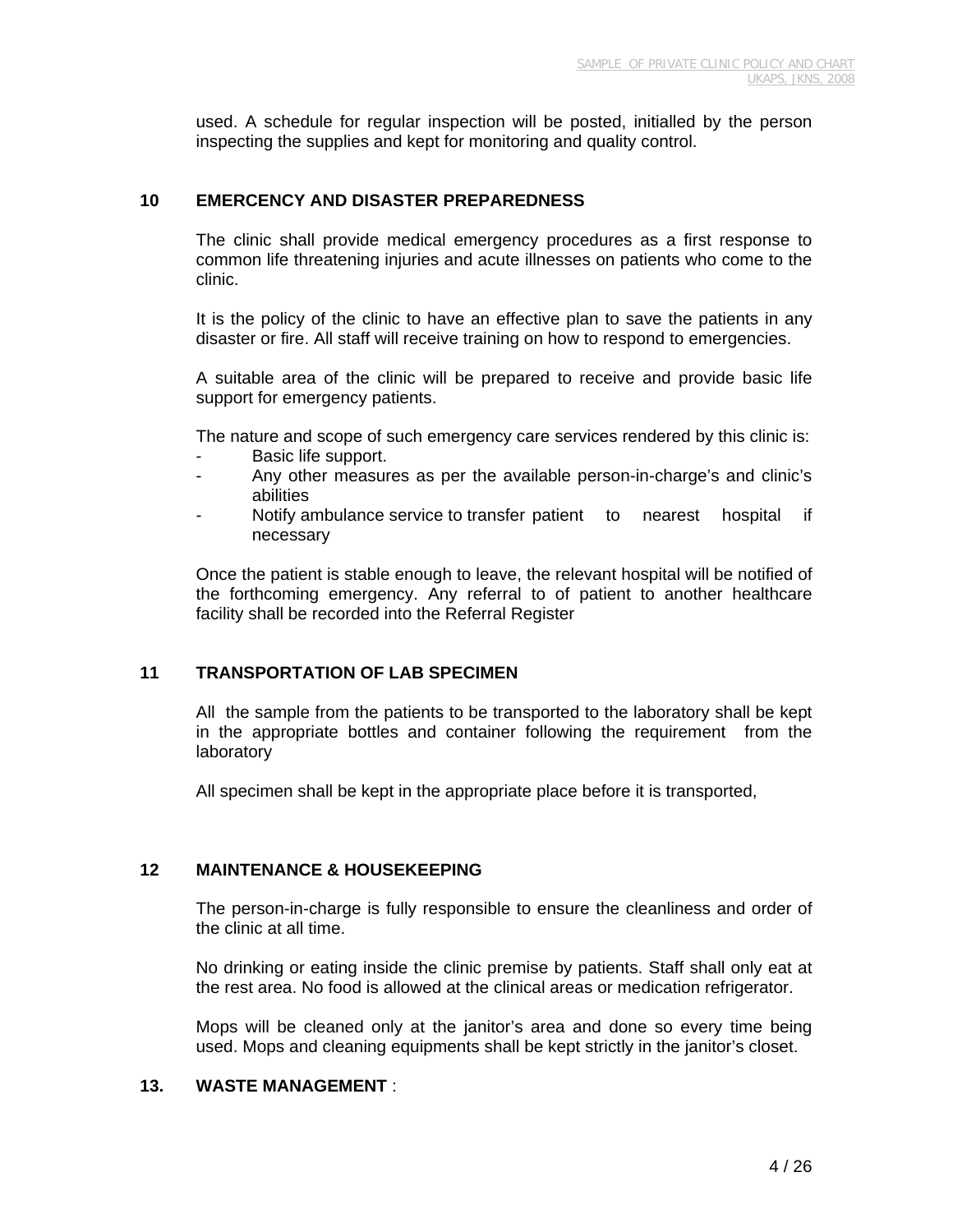The medical waste will be transported in a leak proof, tightly sealed, fully enclosed container ;waste must be properly handled, containerized prior to disposal. Used and unused sharps should be disposed in an appropriate sharps container that is puncture resistant, leak proof and able to be tightly sealed to prevent the sharps from spilling.

## **14. ELECTRICAL & PLUMBING FACILITIES**

The assistants shall record any malfunction of air-conditioning system, lighting, power outlets and plumbing facilities. They shall the inform the person in charge immediately and call relevant company for repair or service. Any work carried out by and billing to any private company, shall be recorded.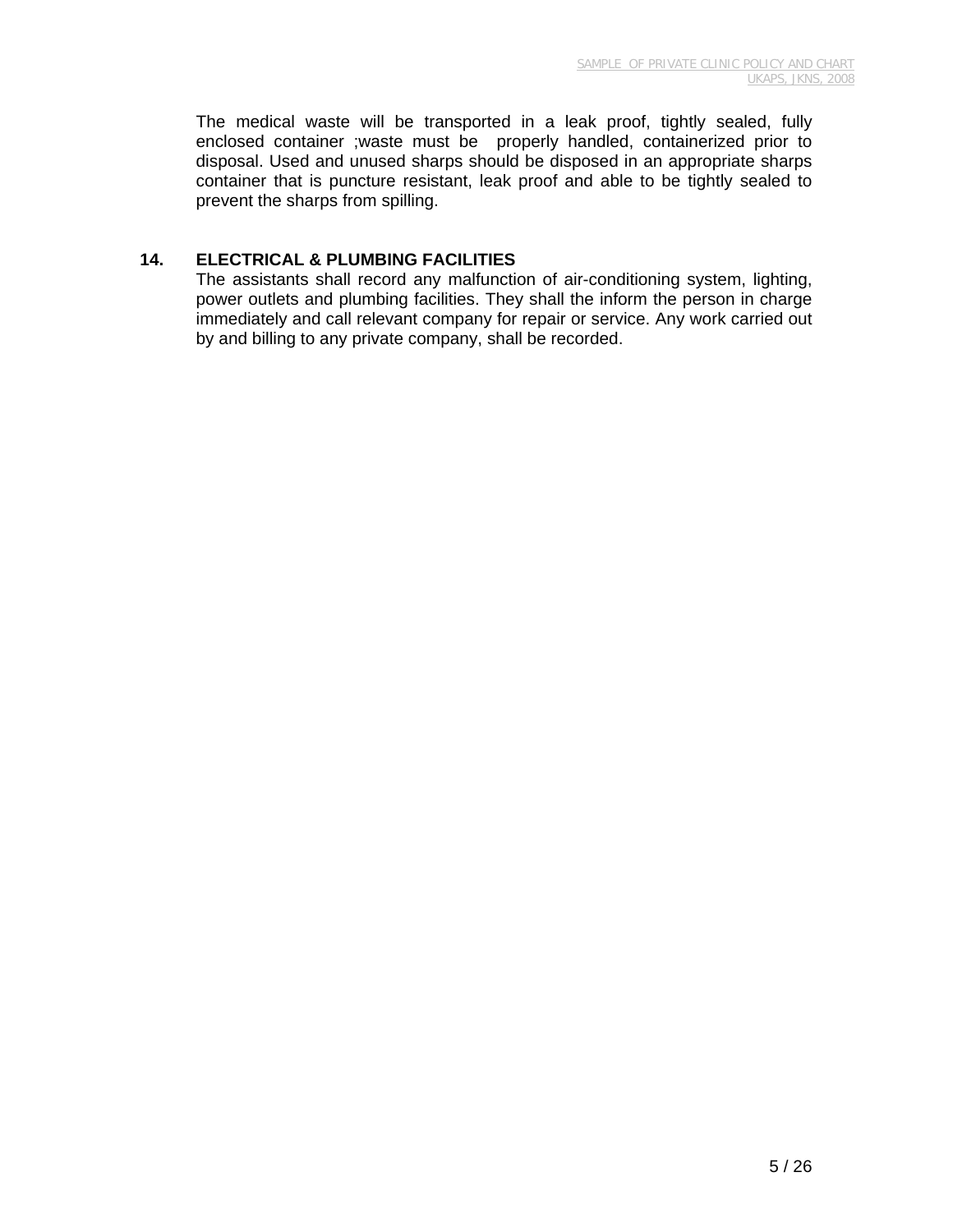## **INCIDENT REPORTING**

#### *Sec.13 regulations Akta 586*

- 1. Any unforeseeable or unanticipated incident that has occurred at any private clinic shall be reported in writing to the Director General of Health or any other person authorized by the DG.
- 2. It shall be reported the next working day or the day after the incident occurred.
- 3. The unforeseeable or unanticipated incident shall include :-
- 3.1 deaths of patients of the private clinic from unexplained cause or under suspicious circumstances that are required to be reported to the police.
- 3.2 fires in the private clinic resulting in death or personal injury.
- 3.3 assault or battery of patients in the private clinic by staff.
- 3.4 malfunction or intentional or accidental misuse of patient care equipment that occurs during treatment or diagnosis of patient in the private clinic. This can have an adverse effect on the patient or staff.
- 4. A privte clinic shall retain all reports on investigations and findings in any incident as required by the law.
- 5. The Director Generalequest any further information if necessary.
- 6. The holder of COR or PIC shall not discriminate or retaliate against anybody who in good faith provides any information.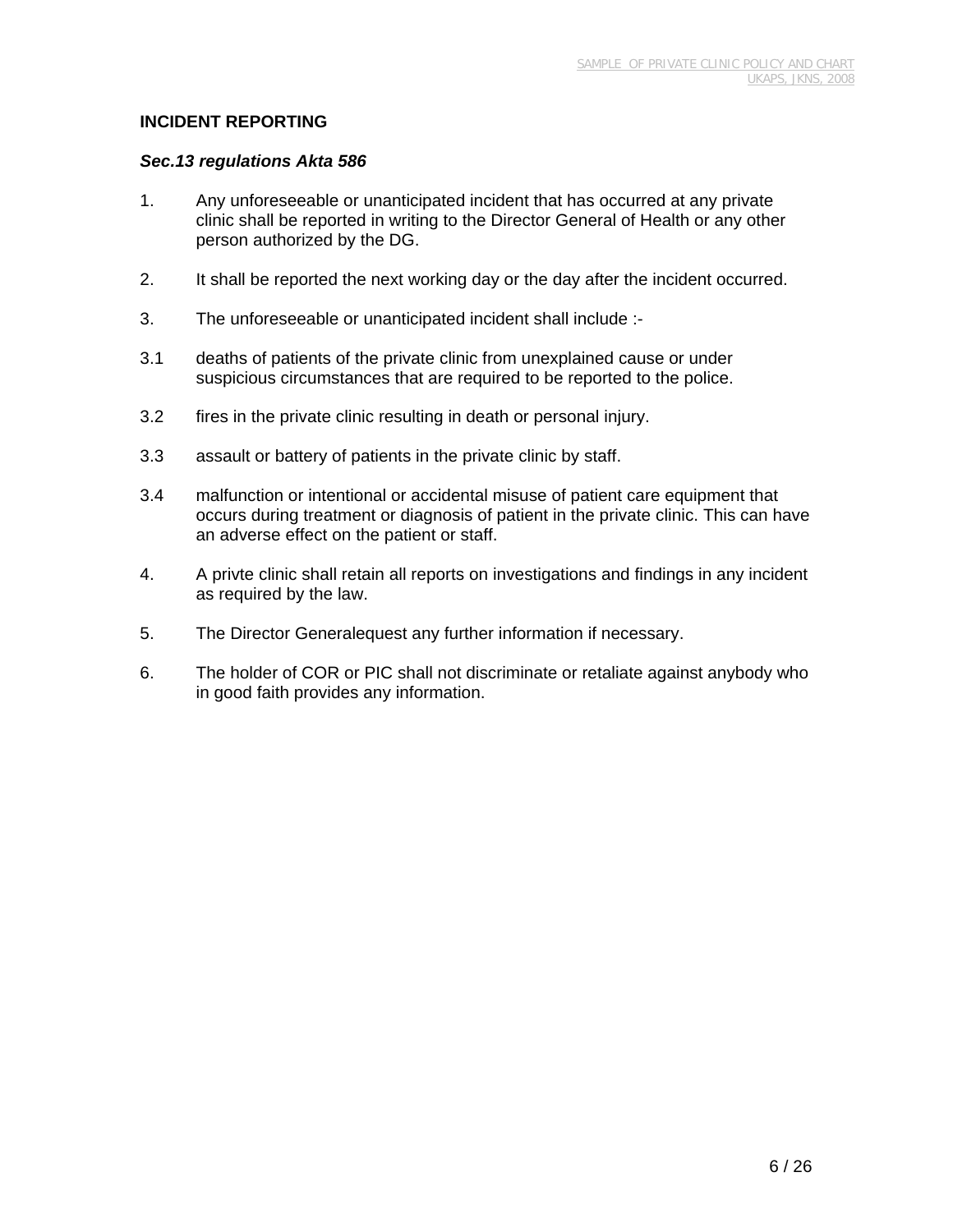## **EMERGENCY CARE SERVICES**

#### **Disaster preparedness**

### *Section 73 regulations Akta 586*

- 1. The holder of COR or PIC shall maintain a written plan on disaster preparedness.
- 2. All the staff should understand the plan.
- 3. The plan shall be readily available for inspection.
- 4. All staff shall assist relevant authorities in evacuation of mass casualties during disasters located within their vicinity.

#### **Emergency call information**

#### *Section 74 regulations Akta 586*

- 1. Emergency call information shall be exhibited at a conspicuous part of a clinic.
- 2. Emergency call information shall include the following information:-
- 3. Tel no. of fire and police departments.
- 4. Information and contact no.'s of all staff to be contacted in case of an emergency.
- 5. Telephone no.'s of hospitals within the locality
- 6. Telephone no.' s of ambulance services.

#### **Basic emergency care services**

#### *Section 75 regulations Akta 586*

- 1. All clinics shall have a well defined care system in providing basic outpatient emergency care services.
- 2. The nature and scope of such emergency care services shall be in accordance of their capabilities.
- 3. All private clinics shall provide immediate emergency care services which include life saving procedures.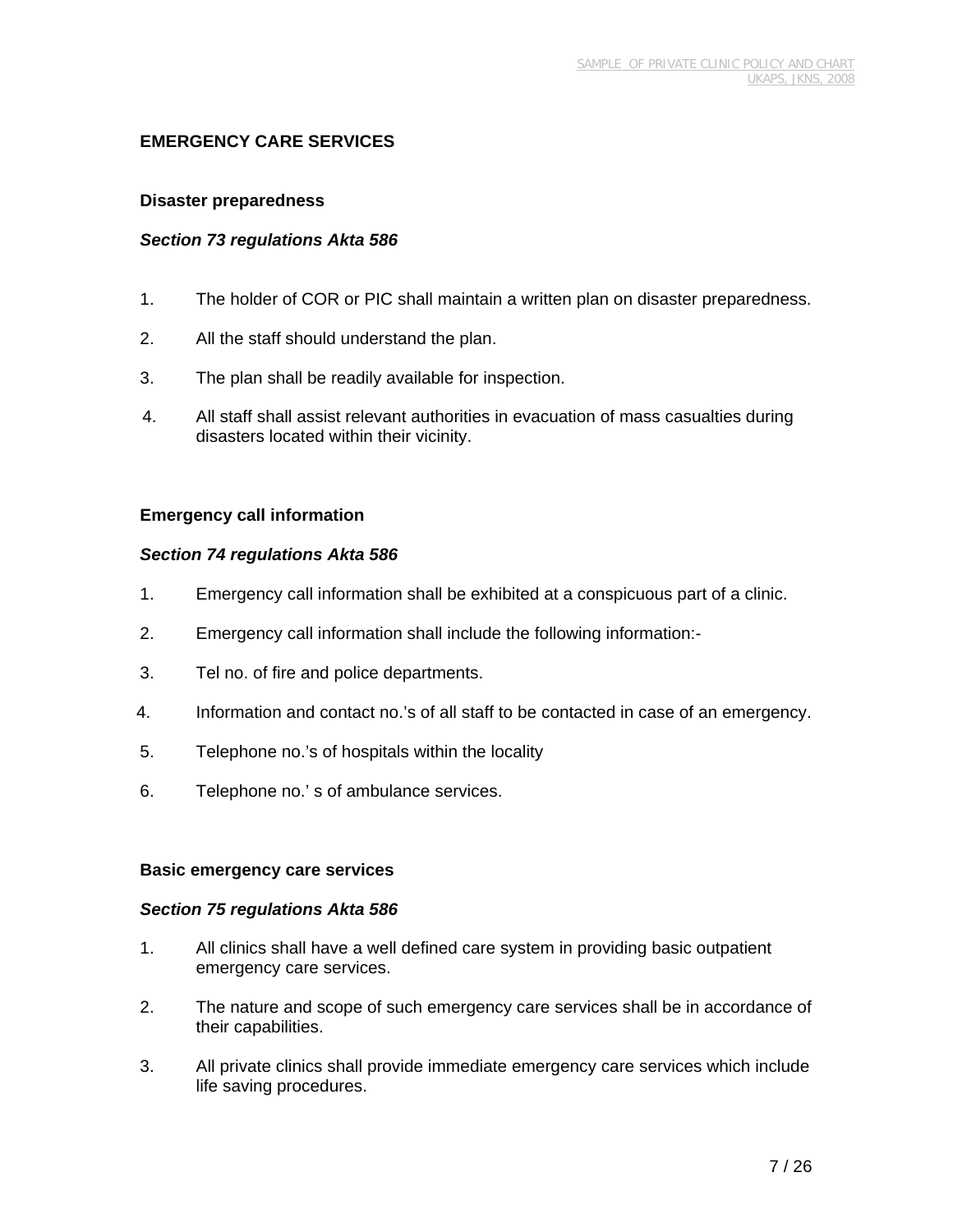- 4. Assesment of a patients condition to determine the nature, urgency and severity of the patients immediate medical need shall be done by a registered medical officer.
- 5. There should be proper SOP's to follow when providing emergency treatment.
- 6. There shall be proper record keeping.
- 7. Prior to transferring a case to another healthcare facility they should be notified of the impending transfer.
- 8. Emergency resuscitative and life support procedures pending transfer of the critically ill shall be provided.

## (GUIDELINES FOR POST REGISTRATION INSPECTION.)

EMERGENCY CARE FACILITIES AND SERVICES. PHFSA (PMC & PDC) REG. 2006, Part X, Chapter 2

Emergency Call Information. (Reg.74.(1) & (2))

| EMERGENCY PHONES NUMBERS(shall be available in the clinic |  |  |
|-----------------------------------------------------------|--|--|
| Ambulance                                                 |  |  |
| Hospital                                                  |  |  |
| <b>Fire Department</b>                                    |  |  |
| <b>Police Station</b>                                     |  |  |
| Person or Staff as determined                             |  |  |
| by PIC.                                                   |  |  |
| Others (NGO)                                              |  |  |

#### **Basic Emergency Care Services**

|                | <b>Basic outpatients emergency care services to cater</b><br>any occasional emergency patient brought in by chance.                                                                       | Reg.75.(1) |
|----------------|-------------------------------------------------------------------------------------------------------------------------------------------------------------------------------------------|------------|
| 2              | Assessment of patient shall be done by RMP or RDP.                                                                                                                                        | Reg.75.(4) |
| 3              | <b>Maintained appropriate record for each patient who</b><br>present for emergency services.                                                                                              | Reg.75.(6) |
| $\overline{4}$ | To provide equipment and services to render<br>emergency resuscitative and life-support procedures<br>pending transfer to other facilities.                                               | Reg.75.(8) |
| 5              | <b>Minimum capability provided, unless specified</b><br>otherwise, shall include equipment, apparatus, materials,<br>pharmaceuticals, substances or any other things deemed<br>necessary. | Reg.75.(9) |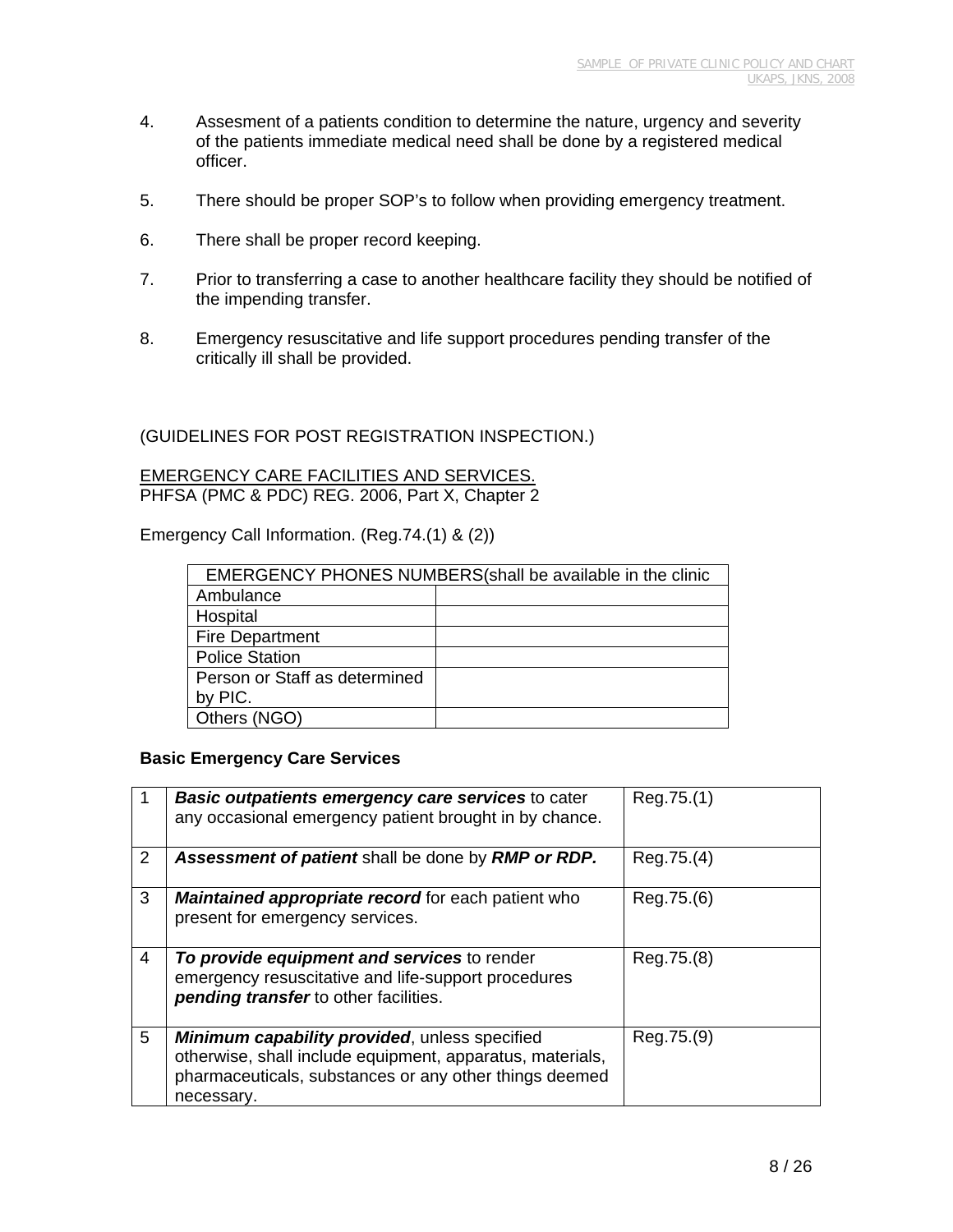## **Grievance Mechanism**

- S 26 : Holder of COR or PIC shall provide a grievance mechanism plan. Patients should be made aware of his rights to air his grievance and the grievance procedures.
- S27 : grievance procedure
- 1. Patients/relatives can complain orally or in writing
- 2. Identify staff who will be responsible to take or accept any grievance
- 3. All complains need to be received and documented immediately
- 4. All complains to be forwarded to holder of COR or PIC by the next working day
- 5. The holder of COR or PIC shall cause for an investigation to be made and provide a reply to the complaints within fourteen days from date of receipt of complain. The reply should include:
	- i) result of the investigation
	- ii) if the complaint is dissatisfied with the reply he may refer the matter to the DG in writing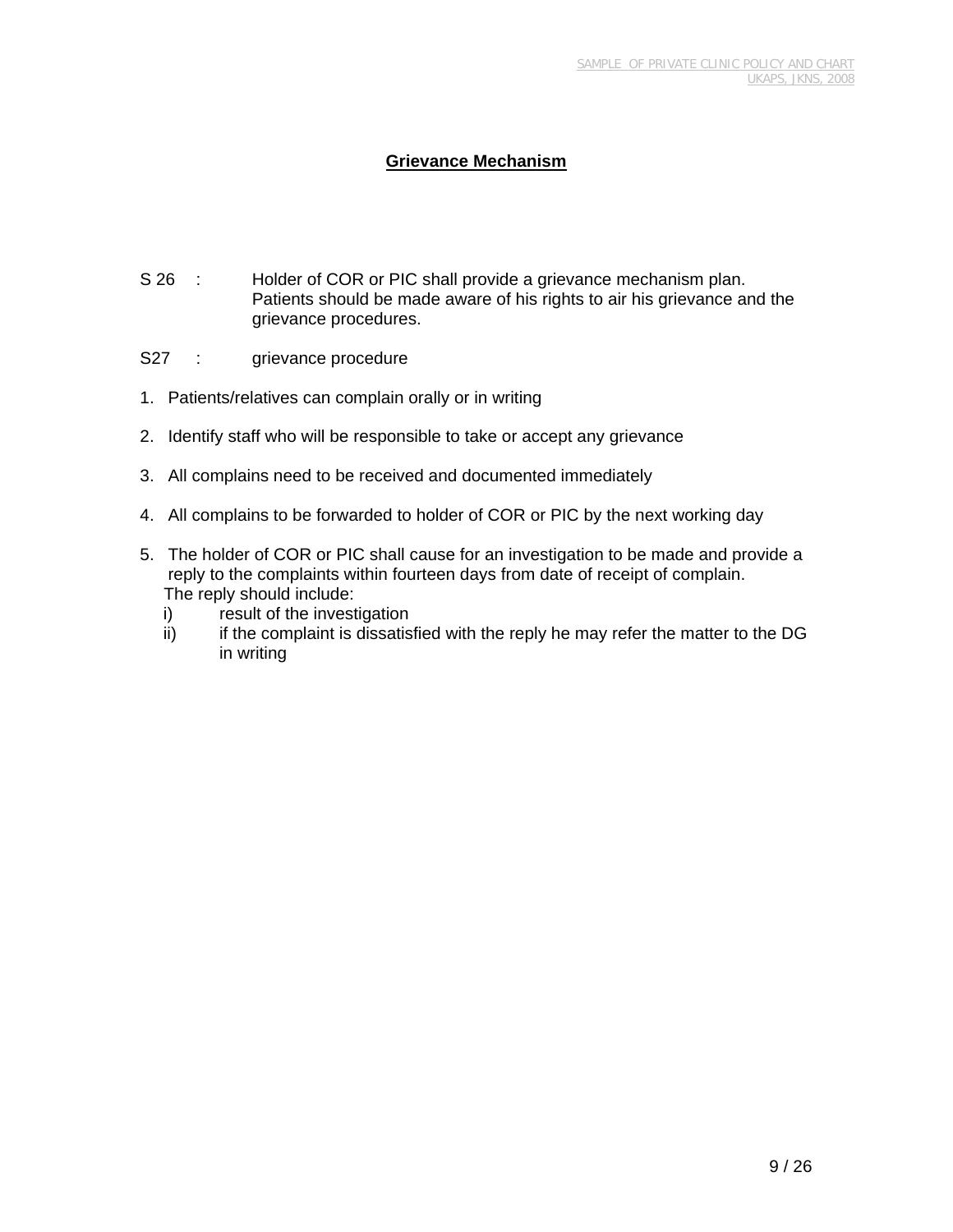### **GUIDELINE ON INFECTION CONTROL FOR PRIVATE HEALTHCARE FACILITIES AND SERVICES**

### **INTRODUCTION**

Standard Precautions are considered as the most important strategy in controlling infection successfully in a healthcare setting, regardless of patients' diagnosis and perceived infection status.

Standard precautions apply to all patients assumed to be infectious to:

- i. Blood
- ii. All body fluids, secretions and excretion except sweat, regardless of whether contains visible blood
- iii. Non-intact skin
- iv. Mucous membranes

### **OBJECTIVES**

The objectives of this guideline are:

- 1. To protect and minimize the risk of patients getting nosocomial infections and other infections related to either the nature of their disease or other causes.
- 2. To protect healthcare workers, carers and visitors from infection in a healthcare setting.
- 3. To assist and facilitate the private healthcare providers in complying with the provisions and the needs of the Private Healthcare Facilities and Services Act 1998.
- 4. To assist and facilitate the enforcers of the Private Healthcare Facilities and Services Act 1998 in post registration inspection and Surveillance Audit.

## **STANDARD PRECAUTIONS AND ADDITIONAL PRECAUTIONS – GENERAL**

i. Hand Hygiene

 Proper hand washing technique should be practiced by all healthcare providers under these circumstances:

- Before and after coming into contact with patient
- Before and after each patient care procedures
- When there is contamination with blood and blood fluid
- After removing gloves

Hand rub with Alcohol not less than 60% emollient can be used when hands are not visibly dirty. Other disinfectants that can be used are chlorhexidine preparations e.g. Hibiscrub, obstetric cream, 0.5% aqueous chlorhexidine etc.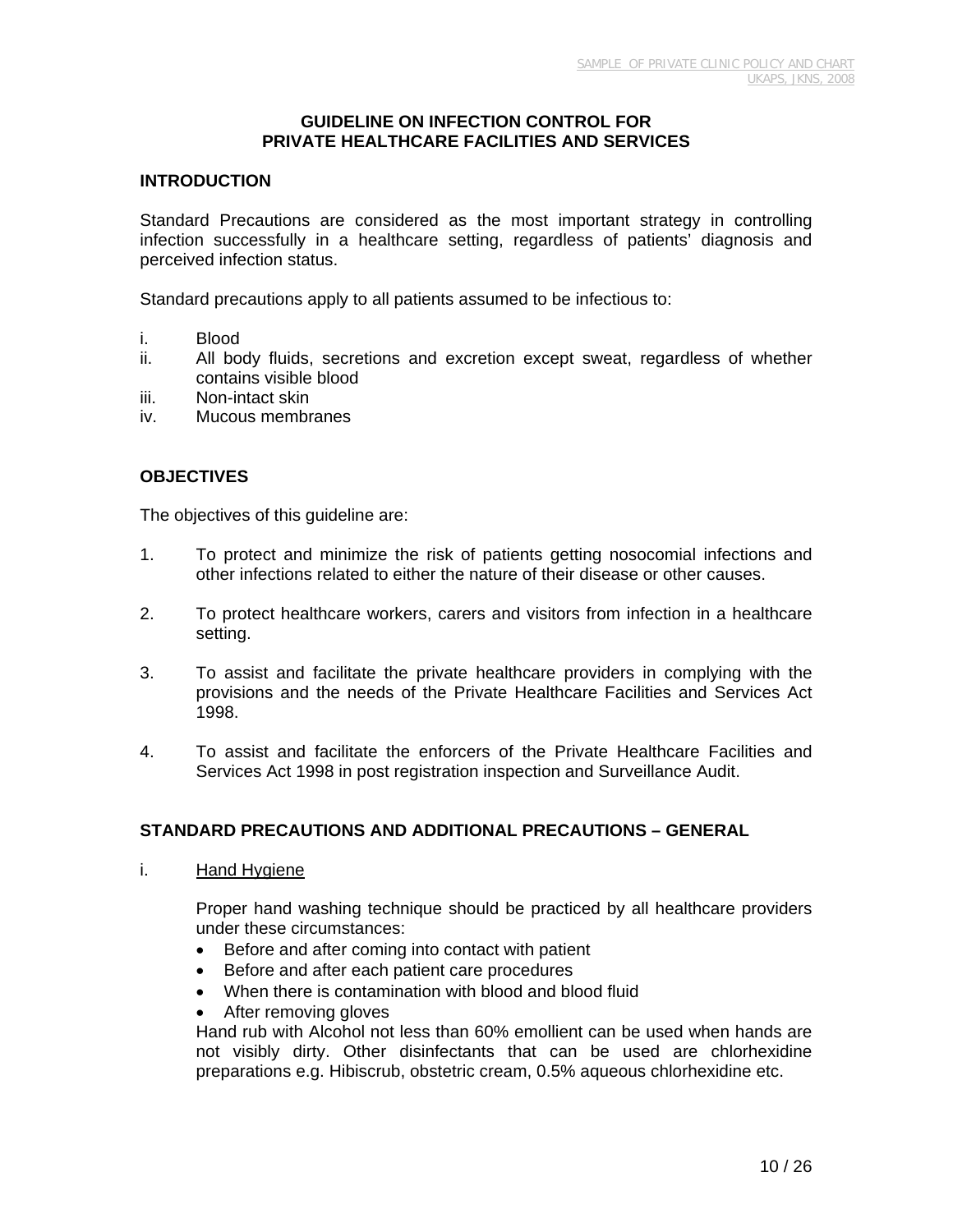Appropriate handwashing facilities must be available in all healthcare facilities at appropriate locations such as wards, treatment rooms etc. These include suitable sinks (deep with no overflow hole), hands free tap, hands free towel and soap dispensers.

## ii. Personal Protective Equipment (PPE)

**Gloves** 

- Sterile gloves are a must for all aseptic procedures.
- Disposable gloves are used when touching blood, body fluids, secretions, mucous membranes, non-intact skin, excretions and contaminated items.
- Gloves should be discarded or changed after touching these materials, between procedures and between patient contacts.

Mask/goggles/face shields

Should be used when performing procedures which generate splashes of blood, body fluids, secretions and excretions.

Plastic aprons and rubber boots (overshoes)

- Use disposable plastic aprons and change after every patient/procedure
- Rubber boots should be used if gross contamination or spillage is expected

#### iii. Housekeeping and Management of Spillage

 As a general rule, all private healthcare facilities and services must be cleaned regularly. Sinks and toilets should be cleaned once daily or when necessary.

 Whenever there is spillage, area of spillage should be quarantined with proper signage to avoid further contamination. Recommended dilutions of Sodium Hypochlorite for spill management are:

- 1.0% (10,000 ppm available chlorine) for heavy spillages of blood and body fluids
- 0.1% (1000 ppm available chlorine) for general cleaning when disinfection is required

 Chlorine releasing granules (2-3% hypochlorite) can be used for direct application to spillage of blood and body fluids.

 All equipments used for cleaning should be kept in a janitor area or an area equivalent. Cleaning solutions must be kept in a safe place.

#### iv. Disinfection and Sterilization

 The principles of cleaning are using detergent and hot water followed by thoroughly drying. Where sterilization is required, heat methods such as autoclaving are most appropriate. All reusable instruments and items must be thoroughly cleaned, disinfected and sterilized after each use.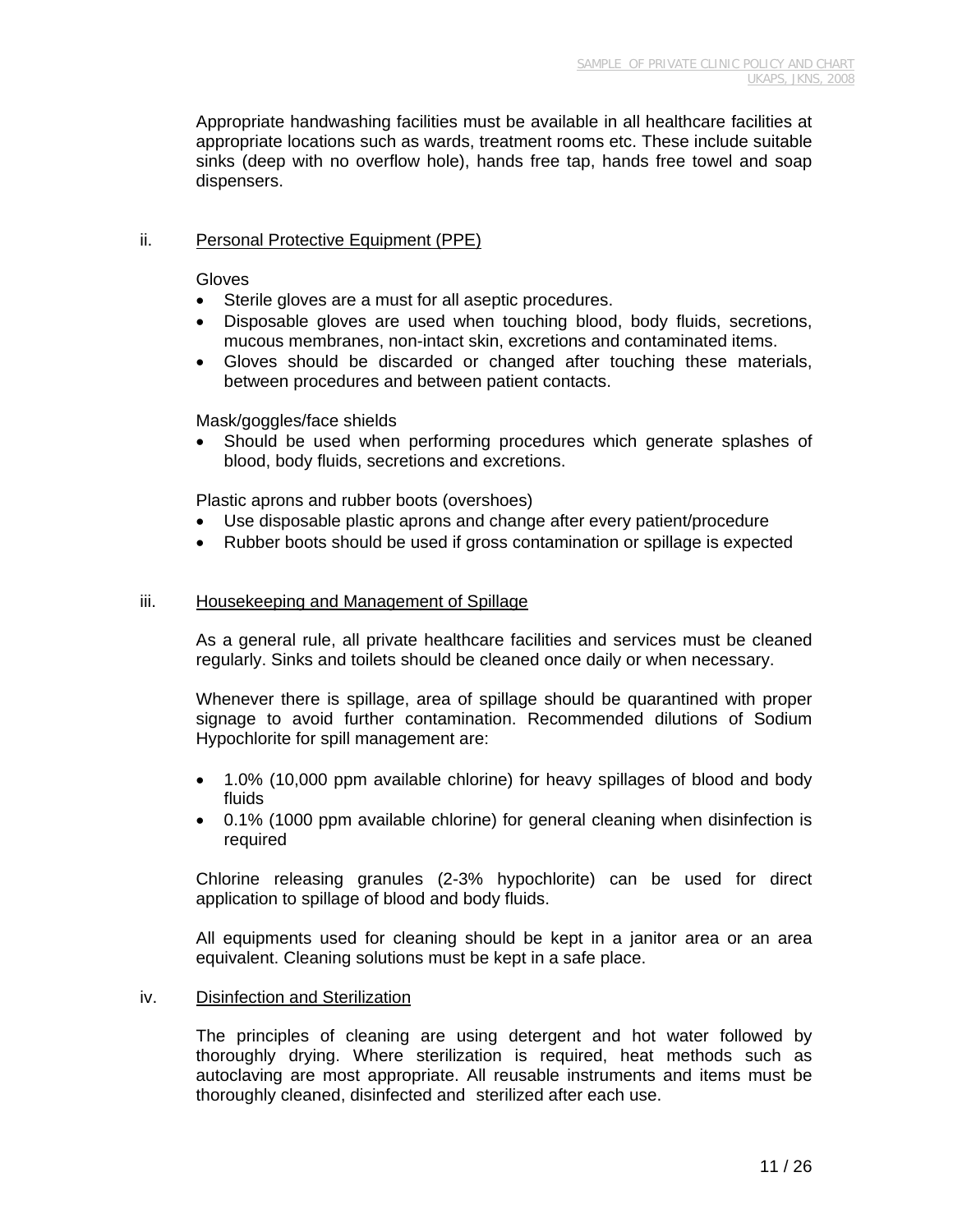## *Cleaning*

 Cleaning with moist heat, for example boiling or washing with hot water and detergent, followed by drying is often adequate.

#### *Disinfecting*

 Chemical disinfectants are often used for disinfecting instruments and items where sterilization is not required and when heat treatment is possible. However, they may not work properly when they are:

- used on dirty objects
- not freshly made up (never top up)
- made up with wrong concentration
- mixed with incompatible chemicals
- expired

Never disinfect single-use disposable items. These items should be discarded the proper way. Examples of chemical disinfectants are Presept, Mythelated Spirit 70%, Hibitane and Amphyl (different concentration for different items or equipments). Other method for disinfecting is by thermal heat at:

- 70˚C with minimum heating time 15 minutes
- >80°C with minimum heating time 2 minutes
- 90°C with minimum heating time 1 minutes

#### *Sterilization*

Sterilization is required for instruments, equipment and dressings that are to be used for surgical procedures or that come into contact with open wounds or sterile body sites (semi-critical and critical items). The following methods are used:

- i. High Temperature (Heat)
	- dry heat in the oven at 160˚ C with heating time 2 hours or 180˚C with heating time 1 hour
	- Steam under pressure/moist heat at 134˚C with heating time 3- 3.5 minutes for fabric and 121˚C with heating time 7-12 minutes
- ii. Low Temperature
	- Gas plasma sterilization at 50-57˚C with heating time 6-10 minutes
	- Ethylene Oxide sterilizer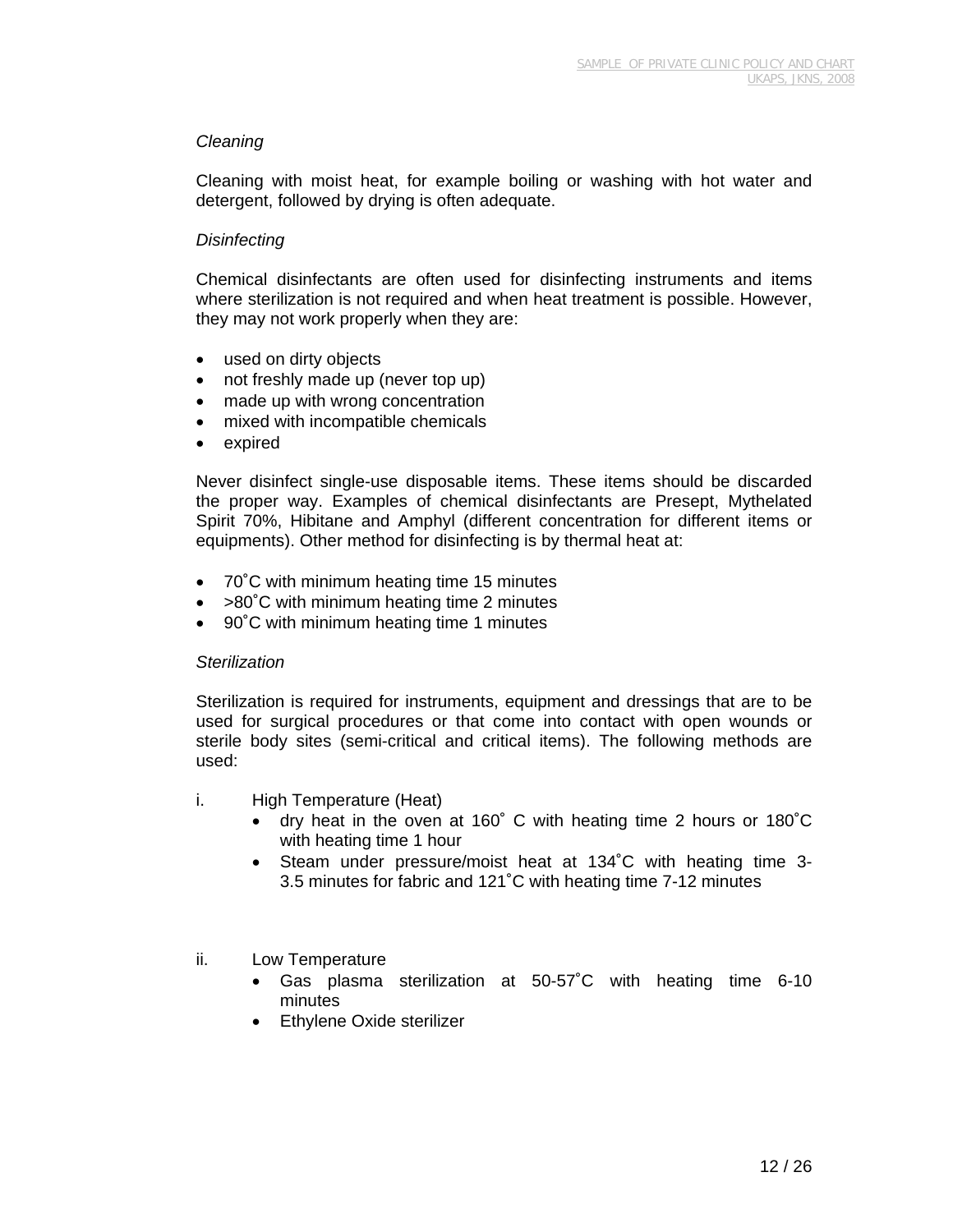#### v. Management of Soiled/Contaminated Linen

 Appropriate laundry bags, hampers or trolleys which ensures no leakage and made from impervious materials must be used for transportation of clean and dirty linens.

- Red alginated and labeled (Biohazard) laundry bags should be used for contaminated/infected linens.
- White bags should be used for ordinary linens.
- Grossly contaminated, heavily soaked linen must be placed in a yellow plastic bag and sent for incineration.

 Contaminated linen should be washed under running water, soaked with Sodium Hypochlorite 1 in 80 for 30 minutes then launder as usual.

#### vi. Sharps and Wastes Disposal

In general, wastes can be segregated as follows:

- 
- Sharps, syringes and needles Sharp containers
- General domestic waste Black plastic bags
- 
- Clinical waste  $\qquad \qquad$  yellow plastic bags
	-
	-
- Radioactive waste  **Advice to be sought from Environmental Department**

 Appropriate sharp bins and infectious waste bins should be provided next to the work place in appropriate areas in any healthcare facilities. Bins must be yellow coded, labeled and made from impervious materials for easy cleaning.

The principles of sharp disposals are:

- Discard only sharps in sharp bins
- Sharp bins should not be more than 2/3 full
- DO NOT recap or manipulate sharps
- Use forceps if you need to pick up sharps
- 'You use it, you throw it'

 Blood and soiled dressings should be discarded as clinical waste. Excreta and other body fluids should be discarded into sluice.

## **ADDITIONAL PRECAUTIONS IN SPECIFIC HEALTH FACILITIES**

i. General Wards

 All wards must adhere to general Standard Precautions outlined above. In addition, Isolation Practices and Specimen Collection and Handling Guidelines must also be followed.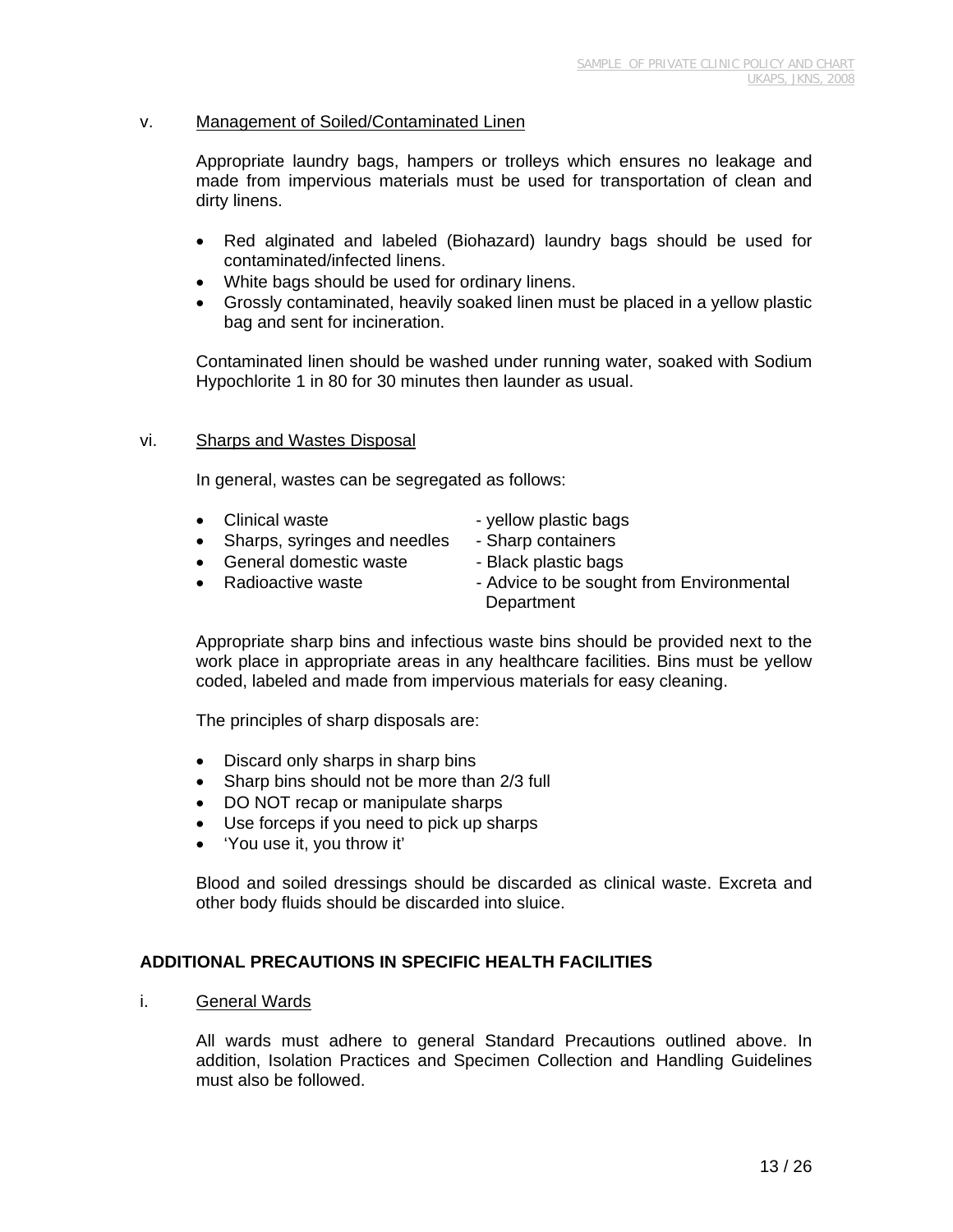#### ii. High Risk areas

High risk areas are as stated below:

• Intensive Care Unit

In addition to Standard Precautions, closed system for blood taking must be practiced. Additional face shield must be used for procedure which may generate aerosols.

• Labour Room

In addition to Standard Precautions, long sleeved aprons/gowns must be used. All placentas are handled as clinical waste and must be placed in yellow bags and incinerate if unclaimed. For contaminated placenta, place it in Biohazard labeled bags.

• A&E, Treatment Room and Dental Clinic

In addition to Standard Precautions, surgical hand scrubbing must be practiced and use disposable items as much as possible.

• Operation Theatre

In addition to Standard Precautions, surgical hand scrubbing must be practiced. Infectious cases must be last in list.

• Renal Dialysis Unit

In addition to Standard Precautions:

- All patients must be screened for Hepatitis B, Hepatitis C and HIV
- All staffs must be screen against Hepatitis B, Hepatitis C and HIV and immunized for Hepatitis B.
- Use disposable or heat labile items

## **STANDARD PRECAUTIONS FOR LABORATORY SERVICES INCLUDING BLOOD TRANSFUSION SERVICES**

All laboratory staffs are at risk for all types of infections. Therefore strict compliance with Standard Precautions and Additional Precautions guideline are important to prevent occupational exposure.

In addition to the general Standard Precautions, additional precautions as stated below should be practiced:

• Personal Protective Equipment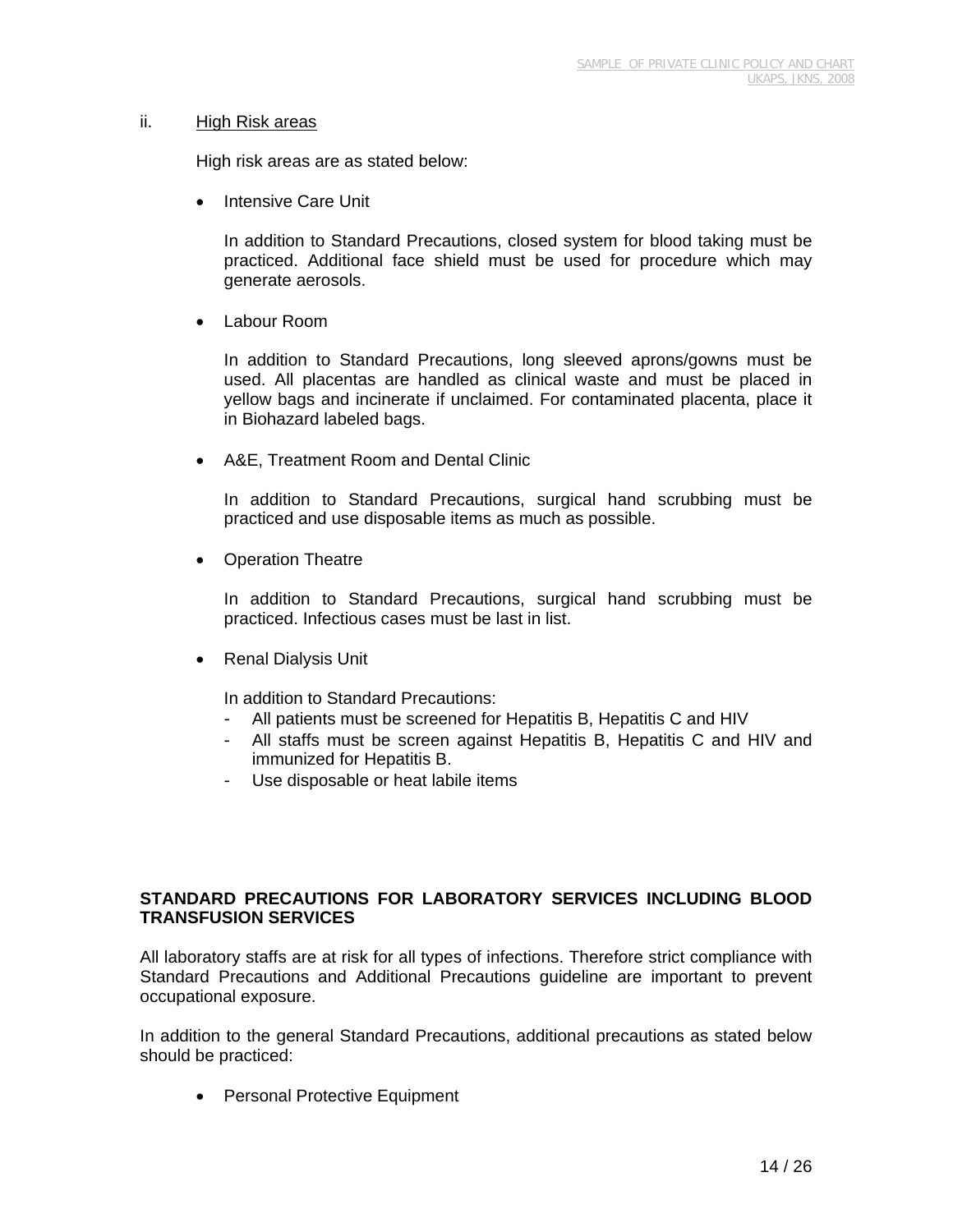- **Lab coat to be buttoned and worn at all times**
- Change lab coats regularly at least once a week, if contaminated to be changed immediately
- Contaminated coat to be soaked with Sodium Hypochlorite 1 in 80 for 30 minutes before laundering
- Remove coat when leaving laboratory
- Laboratory activities
	- Laboratory activities should be carried out in a bio-safety cabinet
	- Wash hands with antiseptic cleanser after removing gloves and before leaving laboratory
- Collection, dispatch, reception and disposal of specimens
	- Treat all specimens as potentially infectious
	- Specimens must be collected in screw-capped and leak-proof container in upright position and properly labeled
	- All specimens should be discarded as clinical waste
		- Left over specimen in reusable container should be decontaminated by autoclaving before the content is discarded

## **MAINTENANCE OF EQUIPMENTS FOR STERILIZATION**

- 1. Yearly certification of fitness from JKKP is needed for all autoclaves.
- 2. Mechanical tests should be carried out routinely e.g. Dummy Run, Bowie Dick and B.I. once a week, during installation, after major repair and for validation.
- 3. Maintenance and usage should follow manufacturer's instructions.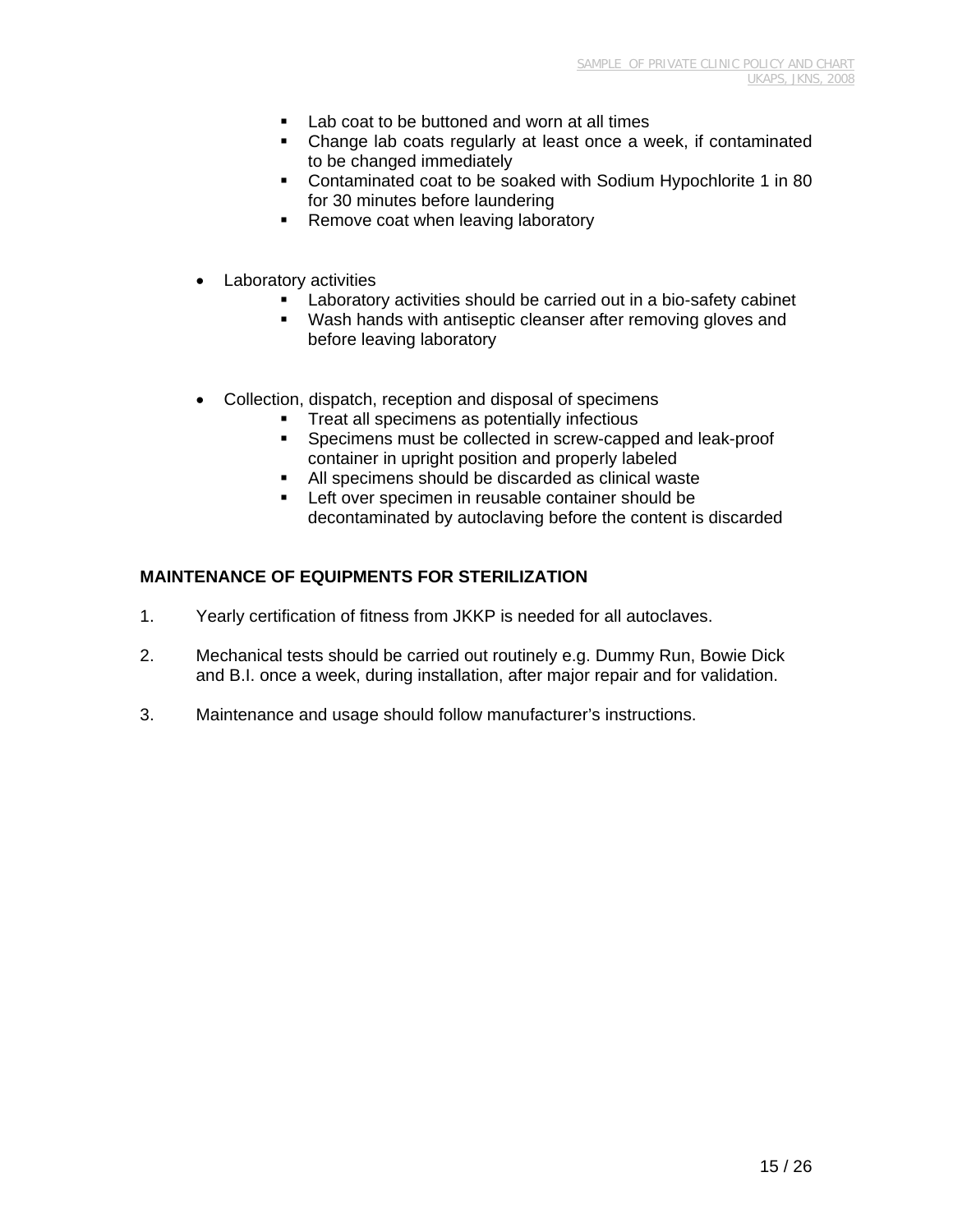## **ACT 586 REGULATION 87 ( 5 )**

#### **Essential Message to maintain Cold Chain**

### 1 *Refrigerator type : use the correct type of refrigerator*

Use a two door refrigerator or top loading refrigerator\*

### 2 **Dedicate this refrigerator only for storing vaccine.**

Do not store drugs , specimens, food or drinks in this refrigerator

3 Locate your refrigerator appropriately.

Refrigerator to be placed 40cm away from the wall.

Do not place refrigerator under the sun , near the stove, microwave or fire.

4 Place your vaccines in the apppropriate area.

 Do not store vaccines in door shelves or freezer, or in the compartment directly under the freezer.

Do not store vaccines at lowest compartment of the refrigerator.

 Place thermometer in the centre of refgerator, so that it can be read without moving the thermometer.

 Place in whole containers and space of 1 to 2cm between rows of vaccines to allow free movements of air.

Solvent for freeze- dried vaccines shall not be stored at the freezer compartment.

Removed vaccines from the refrigerator when expired.

#### 5 **Maintain refrigerator temperature at 2 degree c to 8 degree c all the time**

 Do not open the refrigerator unnecessarily. If your refrigerator requires defrosting, do iit at least monthly. Have an action plan in the event of power failure.

 Placed icebag and bottles of cold water to maintain the appropriate temperature during power failure.

Cold Box for transportation and temperary storage.

#### 6 **Monitor the refrigerator temperature daily**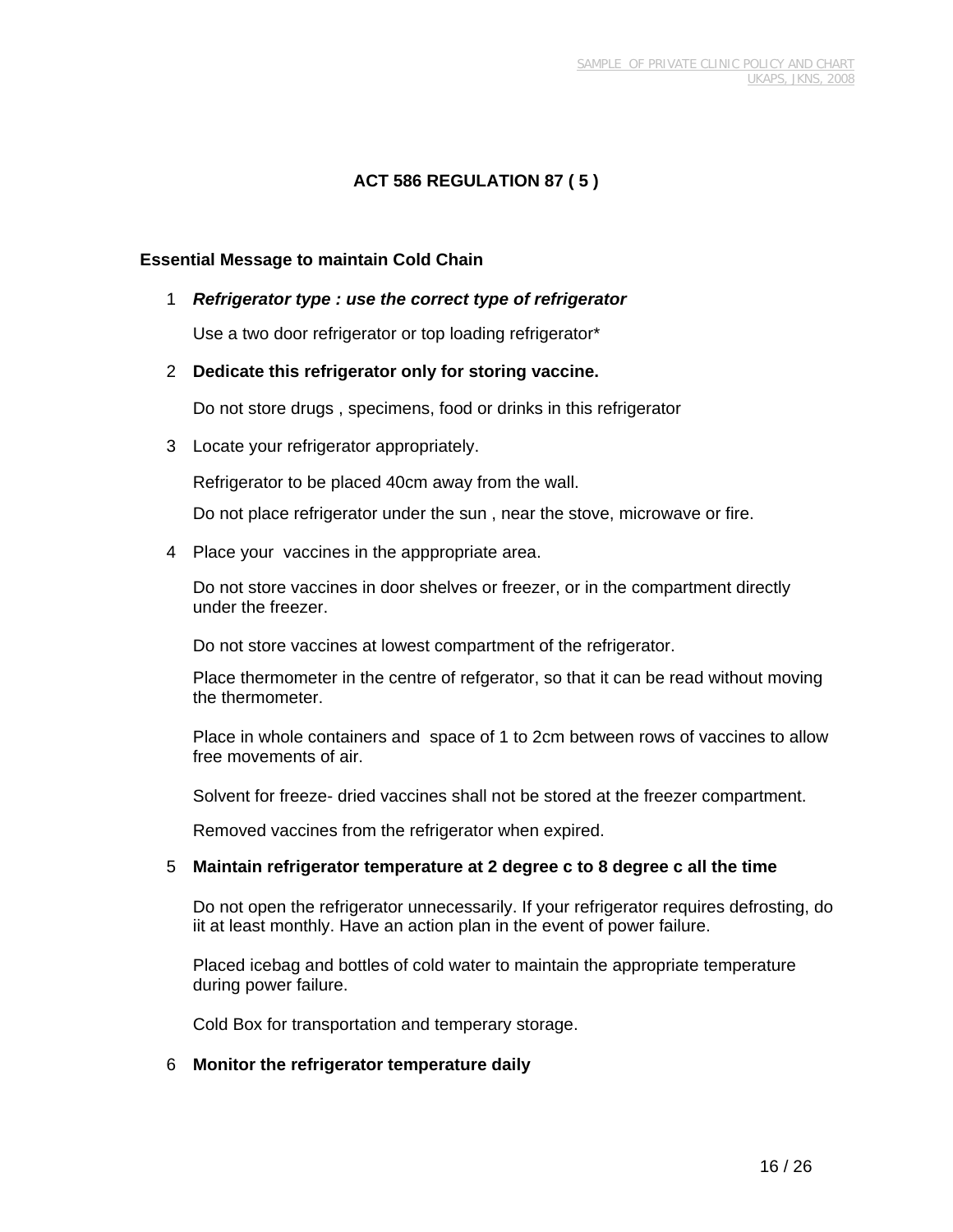Use dial or Minimax themometers.

Chart the refrigerator temperature at least twise every working day.

If temperature is persistently below 2 degree C or above 8 degree C;

- i. Check refrigerator regulator
- ii. Set regulator higher if above 8 degree C
- iii Set regulator lower if below 2 degree C
- iv If this does not work, defrost your refrigerator
- v If defrost does not work, get a technician to service your refrigerator
- 7 Action plan when power failure;

For top loading refrigerator -

 Do not open the refrigerator if temperature can maintain for 70 hours at not more than 5 degree C.

If power failure less than 70 hours shifting of vaccines is not required

 If power failure more than 70 hours shifting of vaccines to another refrigerator is required

- 8 Practised sterile procedure while giving vaccines.
- 9 Disposal of used vaccines and ampules;

Dispose into sharp bins

#### Refrences

- 1. Akta Kemudahan Dan Perhidmatan Jagaan Kesihatan Swasta 1998 (ACT 586)
- 2. Peraturan Peraturan Kemudahan Dan Perhidmatan Jagaan Kesihatan Swasta (Klinik Perubatan Swasta Atau klinik Pergigian swasta) 2006
- 3. Panduan Untuk Rancangan Immunisi
- 4. Six Essential Messages to Maintain Cold chain
- 5. Who Booklet Safe Vaccine Handling Cold Chain and Immunization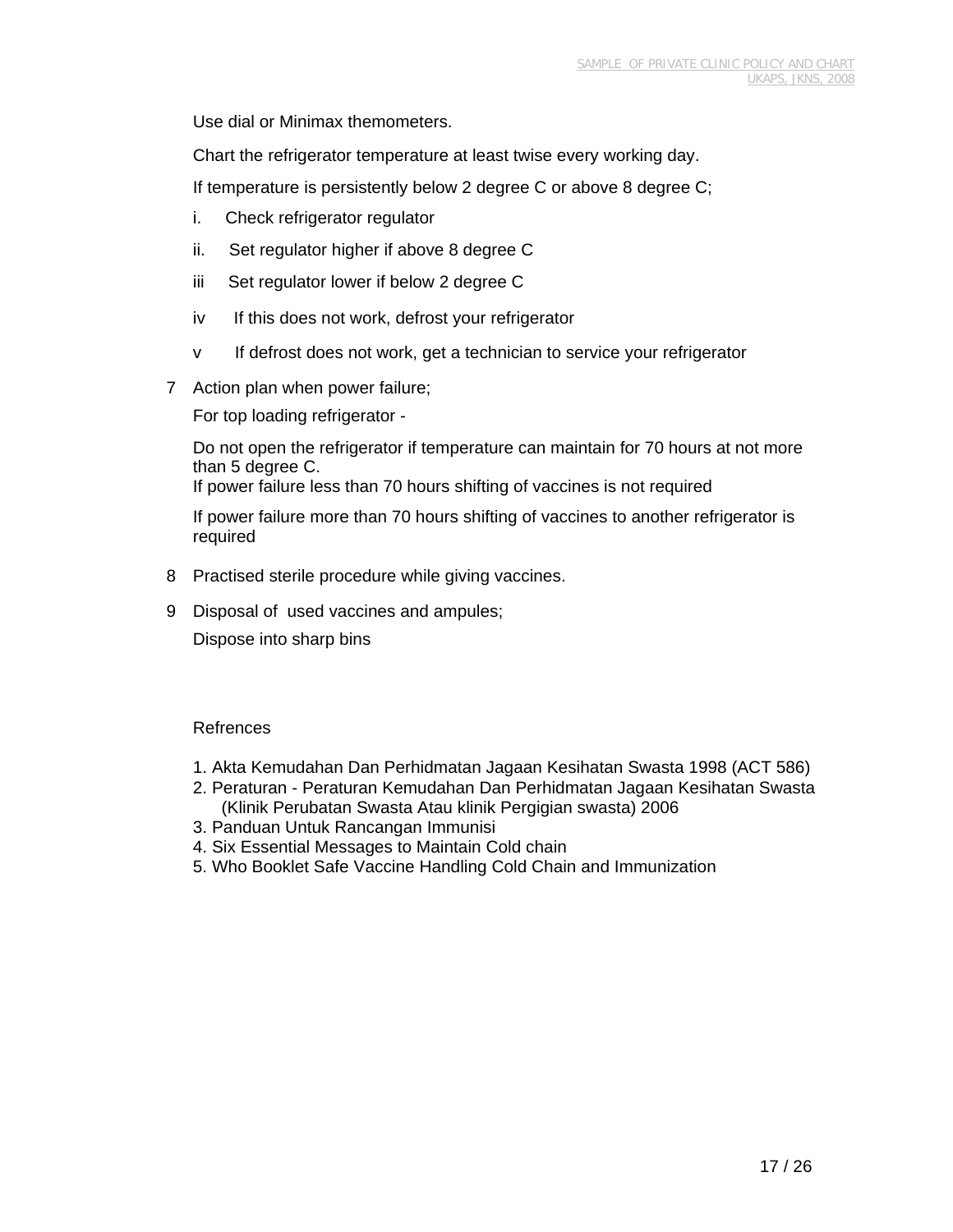$\overline{\phantom{0}}$ 

| <b>STAFF ROSTER</b>                               |                         |                    |                |                      |  |  |
|---------------------------------------------------|-------------------------|--------------------|----------------|----------------------|--|--|
|                                                   | <b>Attending Doctor</b> |                    |                |                      |  |  |
|                                                   | Morning<br>Shift        | Afternoon<br>Shift | Night<br>Shift | Standby /<br>On Call |  |  |
| Monday                                            |                         |                    |                |                      |  |  |
| Tuesday                                           |                         |                    |                |                      |  |  |
| Wednesday                                         |                         |                    |                |                      |  |  |
| Thursday                                          |                         |                    |                |                      |  |  |
| Friday                                            |                         |                    |                |                      |  |  |
| Saturday                                          |                         |                    |                |                      |  |  |
| Sunday /<br><b>Public Holiday</b><br>Drs-on-Leave |                         |                    |                |                      |  |  |

Ī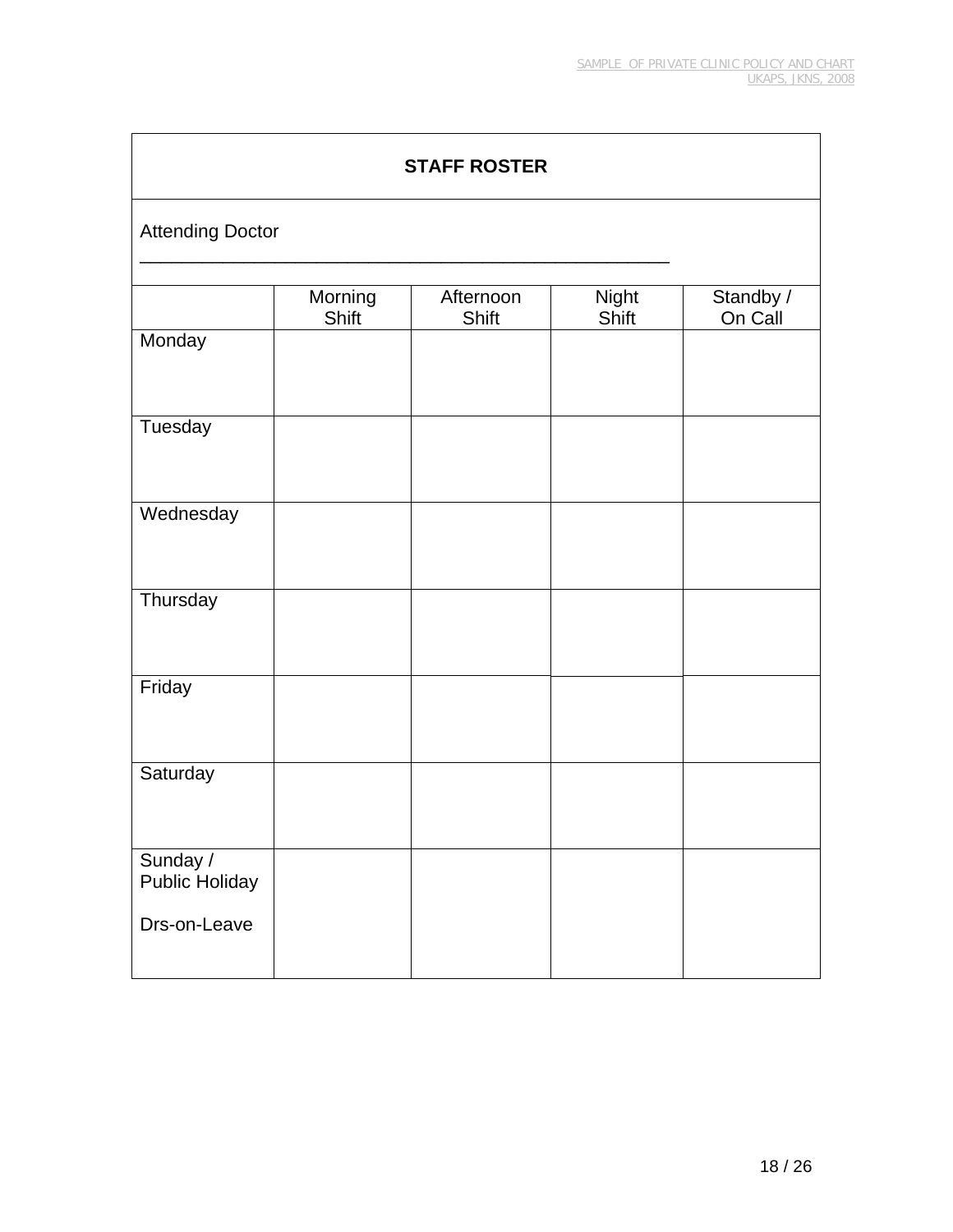|                      |      |                | <b>REFERRAL REGISTER</b>         |                |                      |
|----------------------|------|----------------|----------------------------------|----------------|----------------------|
| Referral<br>Form No. | Date | Patient's Name | Patient's<br>Registration<br>No. | Referred<br>to | Person-in-<br>charge |
|                      |      |                |                                  |                |                      |
|                      |      |                |                                  |                |                      |
|                      |      |                |                                  |                |                      |
|                      |      |                |                                  |                |                      |
|                      |      |                |                                  |                |                      |
|                      |      |                |                                  |                |                      |
|                      |      |                |                                  |                |                      |
|                      |      |                |                                  |                |                      |
|                      |      |                |                                  |                |                      |
|                      |      |                |                                  |                |                      |
|                      |      |                |                                  |                |                      |
|                      |      |                |                                  |                |                      |
|                      |      |                |                                  |                |                      |
|                      |      |                |                                  |                |                      |
|                      |      |                |                                  |                |                      |
|                      |      |                |                                  |                |                      |
|                      |      |                |                                  |                |                      |
|                      |      |                |                                  |                |                      |
|                      |      |                |                                  |                |                      |
|                      |      |                |                                  |                |                      |
|                      |      |                |                                  |                |                      |
|                      |      |                |                                  |                |                      |
|                      |      |                |                                  |                |                      |
|                      |      |                |                                  |                |                      |
|                      |      |                |                                  |                |                      |
|                      |      |                |                                  |                |                      |
|                      |      |                |                                  |                |                      |
|                      |      |                |                                  |                |                      |
|                      |      |                |                                  |                |                      |
|                      |      |                |                                  |                |                      |
|                      |      |                |                                  |                |                      |
|                      |      |                |                                  |                |                      |
|                      |      |                |                                  |                |                      |
|                      |      |                |                                  |                |                      |
|                      |      |                |                                  |                |                      |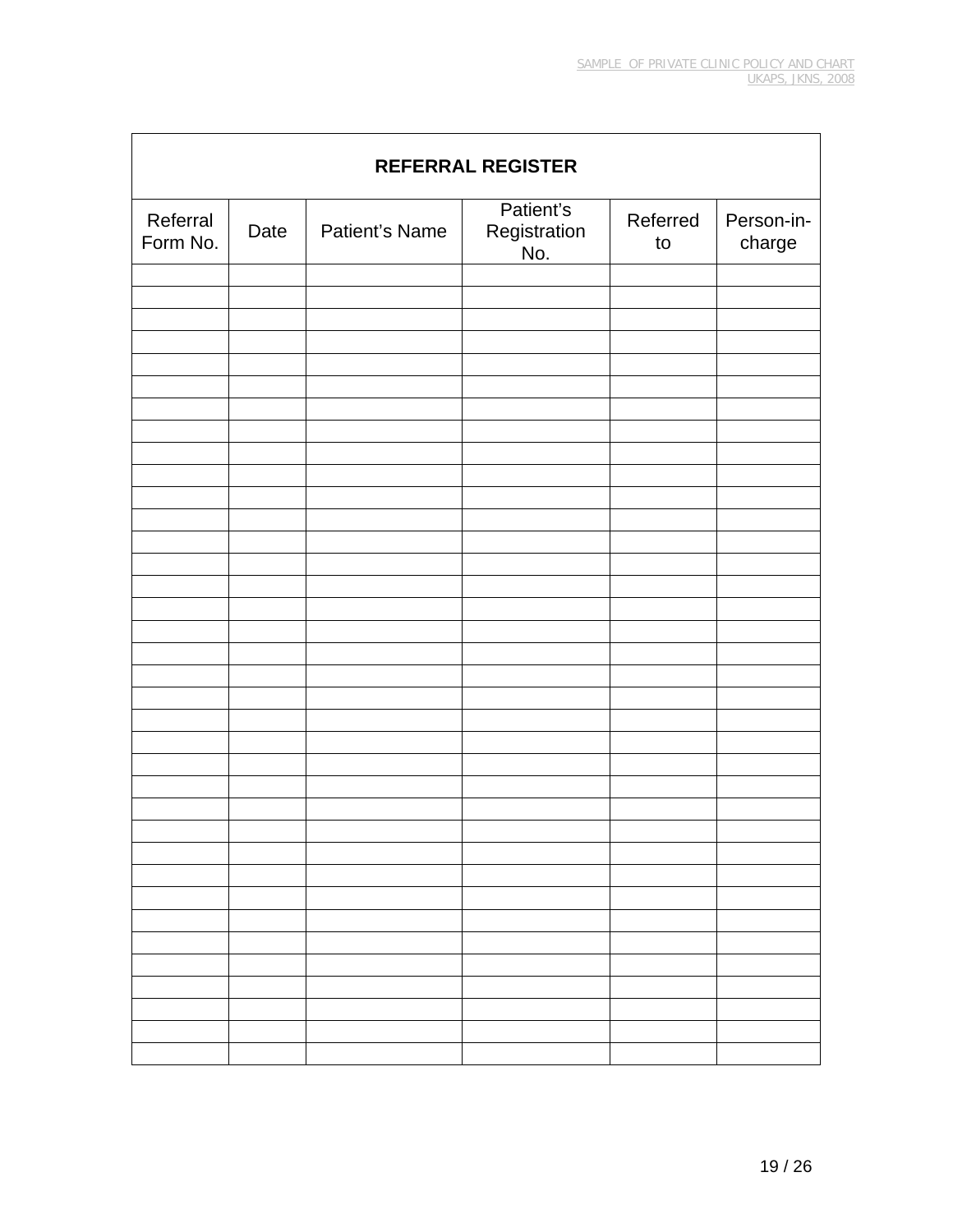| <b>PATIENT'S MEDICAL RECORD</b><br><b>MOVEMENT REGISTER</b> |  |  |
|-------------------------------------------------------------|--|--|
| Date                                                        |  |  |
| Person-in-charge                                            |  |  |
| <b>Clinic Name</b>                                          |  |  |
| <b>Clinic Address</b>                                       |  |  |
| <b>Patient's Reference</b><br>No.                           |  |  |
| Patient's Name                                              |  |  |
| I/C No.                                                     |  |  |
| <b>Reason for Movement</b>                                  |  |  |
| Records moved to                                            |  |  |
| Approved by<br>(signature)                                  |  |  |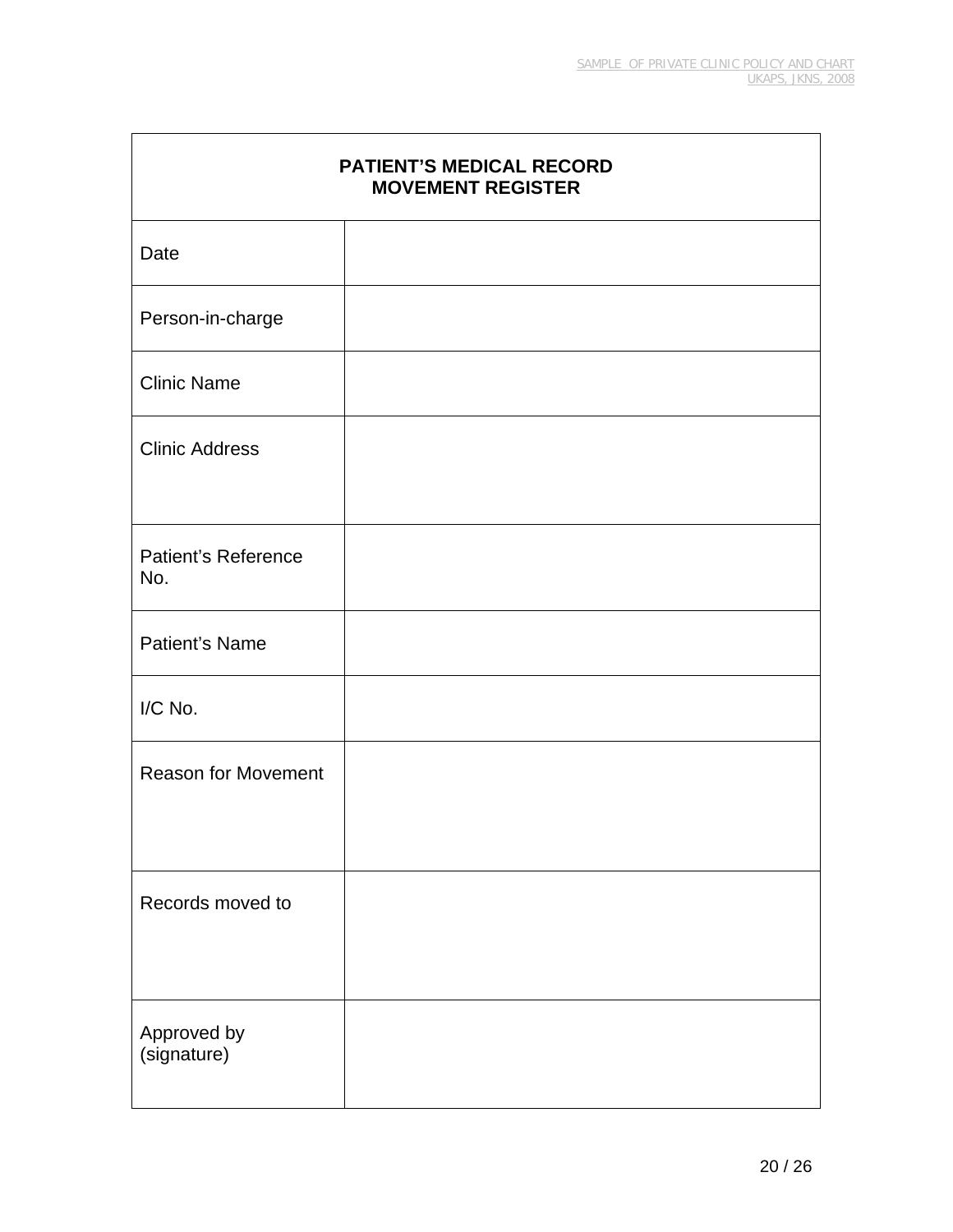|                                                       | <b>PATIENT'S MEDICAL RECORD</b> |
|-------------------------------------------------------|---------------------------------|
| Registration No.                                      |                                 |
| Name                                                  |                                 |
| I/C No.                                               |                                 |
| Address                                               |                                 |
| Date of Birth                                         |                                 |
| Gender                                                |                                 |
| Next of Kin / Legal<br>Guardian                       |                                 |
| <b>Clinical Notes</b>                                 |                                 |
| <b>Medication Orders</b>                              |                                 |
| Known Allergies and Drug<br>Sensitivities             |                                 |
| <b>Current Medication</b>                             |                                 |
| <b>Results of Relevant</b><br><b>Diagnostic Tests</b> |                                 |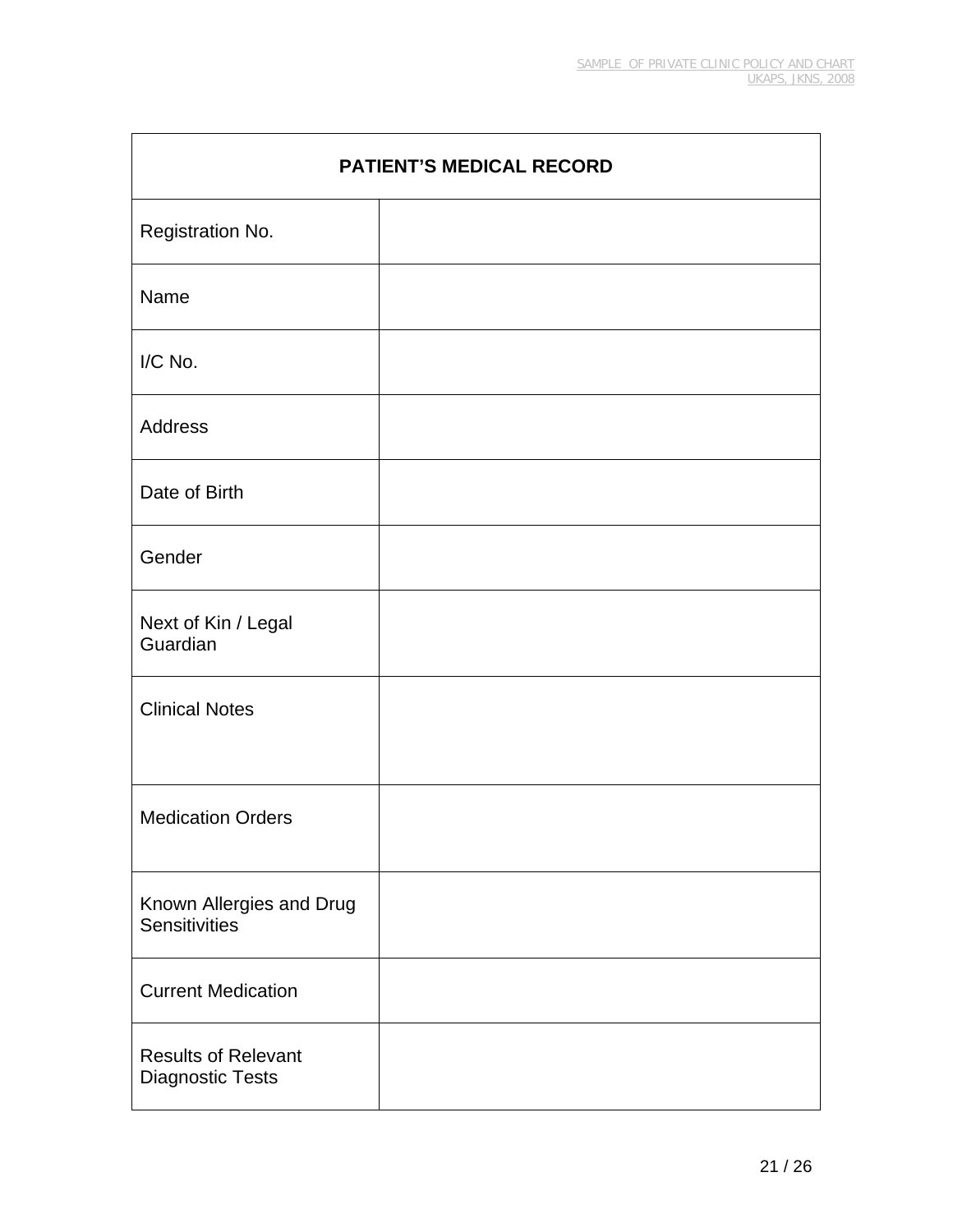# **NOTIFIABLE INFECTIOUS DISEASE REGISTER**

Clinic Name / Address

| Date /<br>Time of<br>Report | Patient's Name & IC | Doctor's' Name | Date /<br>Time of<br>Detection | Diagnosis of<br>Notificable<br>Infectious<br>Disease |
|-----------------------------|---------------------|----------------|--------------------------------|------------------------------------------------------|
|                             |                     |                |                                |                                                      |
|                             |                     |                |                                |                                                      |
|                             |                     |                |                                |                                                      |
|                             |                     |                |                                |                                                      |
|                             |                     |                |                                |                                                      |
|                             |                     |                |                                |                                                      |
|                             |                     |                |                                |                                                      |
|                             |                     |                |                                |                                                      |
|                             |                     |                |                                |                                                      |
|                             |                     |                |                                |                                                      |
|                             |                     |                |                                |                                                      |
|                             |                     |                |                                |                                                      |
|                             |                     |                |                                |                                                      |
|                             |                     |                |                                |                                                      |
|                             |                     |                |                                |                                                      |
|                             |                     |                |                                |                                                      |
|                             |                     |                |                                |                                                      |
|                             |                     |                |                                |                                                      |
|                             |                     |                |                                |                                                      |
|                             |                     |                |                                |                                                      |
|                             |                     |                |                                |                                                      |
|                             |                     |                |                                |                                                      |
|                             |                     |                |                                |                                                      |
|                             |                     |                |                                |                                                      |
|                             |                     |                |                                |                                                      |
|                             |                     |                |                                |                                                      |
|                             |                     |                |                                |                                                      |
|                             |                     |                |                                |                                                      |
|                             |                     |                |                                |                                                      |
|                             |                     |                |                                |                                                      |
|                             |                     |                |                                |                                                      |
|                             |                     |                |                                |                                                      |
|                             |                     |                |                                |                                                      |
|                             |                     |                |                                |                                                      |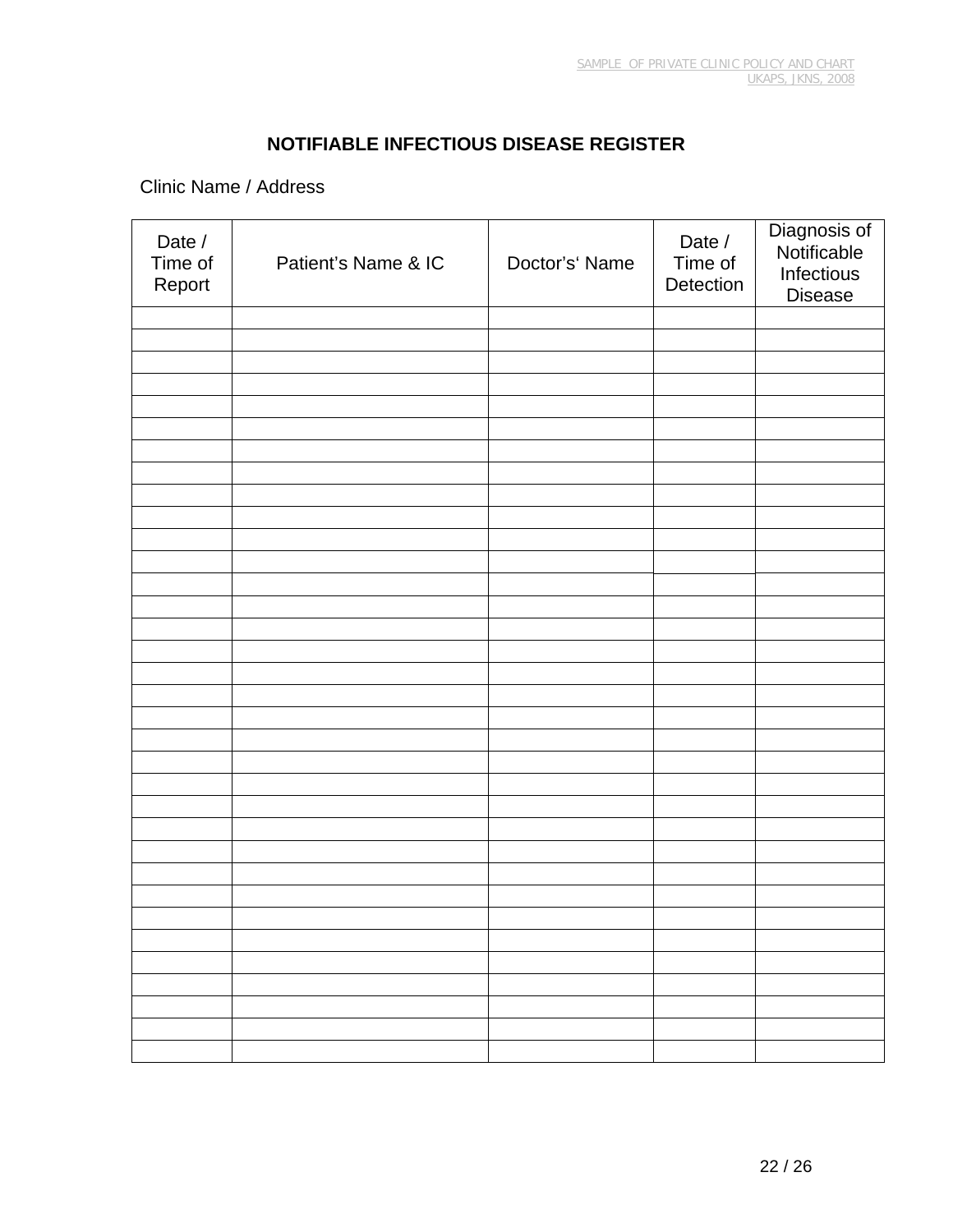| <b>FEEDBACK FORM</b>         |  |  |
|------------------------------|--|--|
| Name of Clinic               |  |  |
| Name of Patient              |  |  |
| I/C No.                      |  |  |
| Address                      |  |  |
|                              |  |  |
| Telephone No.                |  |  |
| Date and Time of<br>Incident |  |  |
| <b>Patient's Comments</b>    |  |  |
|                              |  |  |
|                              |  |  |
|                              |  |  |
|                              |  |  |
| Signature                    |  |  |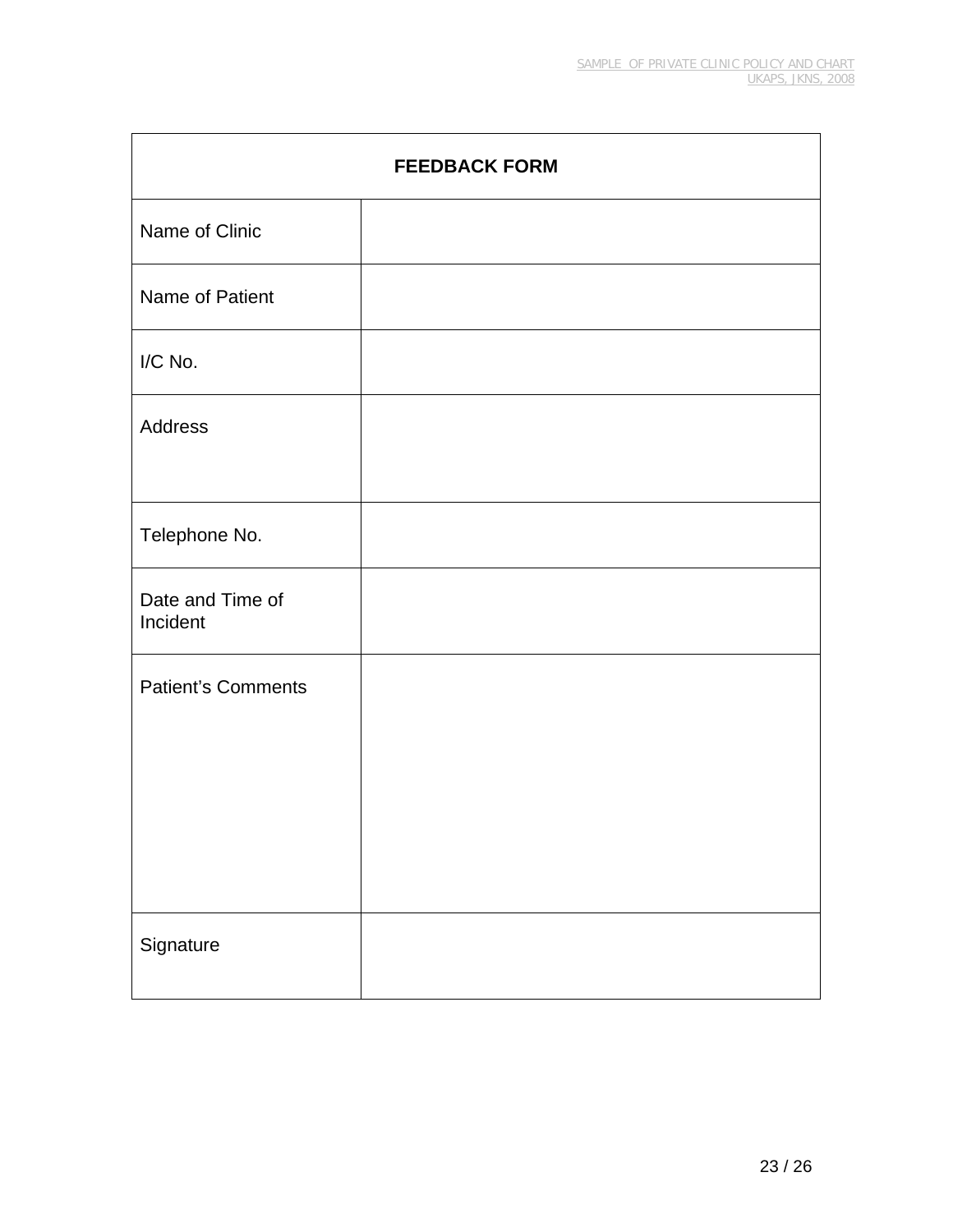| <b>EMERGENCY PHONE NUMBERS</b>                                                          |  |  |
|-----------------------------------------------------------------------------------------|--|--|
| <b>Nearest Police Department</b>                                                        |  |  |
| Ambulance                                                                               |  |  |
| <b>Nearest Hospital</b>                                                                 |  |  |
| <b>Nearest Fire Department</b>                                                          |  |  |
| Doctors / Staff Members<br>Contact details as<br>determined by the Person-<br>in-charge |  |  |

| <b>FOOT NOTES</b> |  |  |  |
|-------------------|--|--|--|
|                   |  |  |  |
|                   |  |  |  |
|                   |  |  |  |
|                   |  |  |  |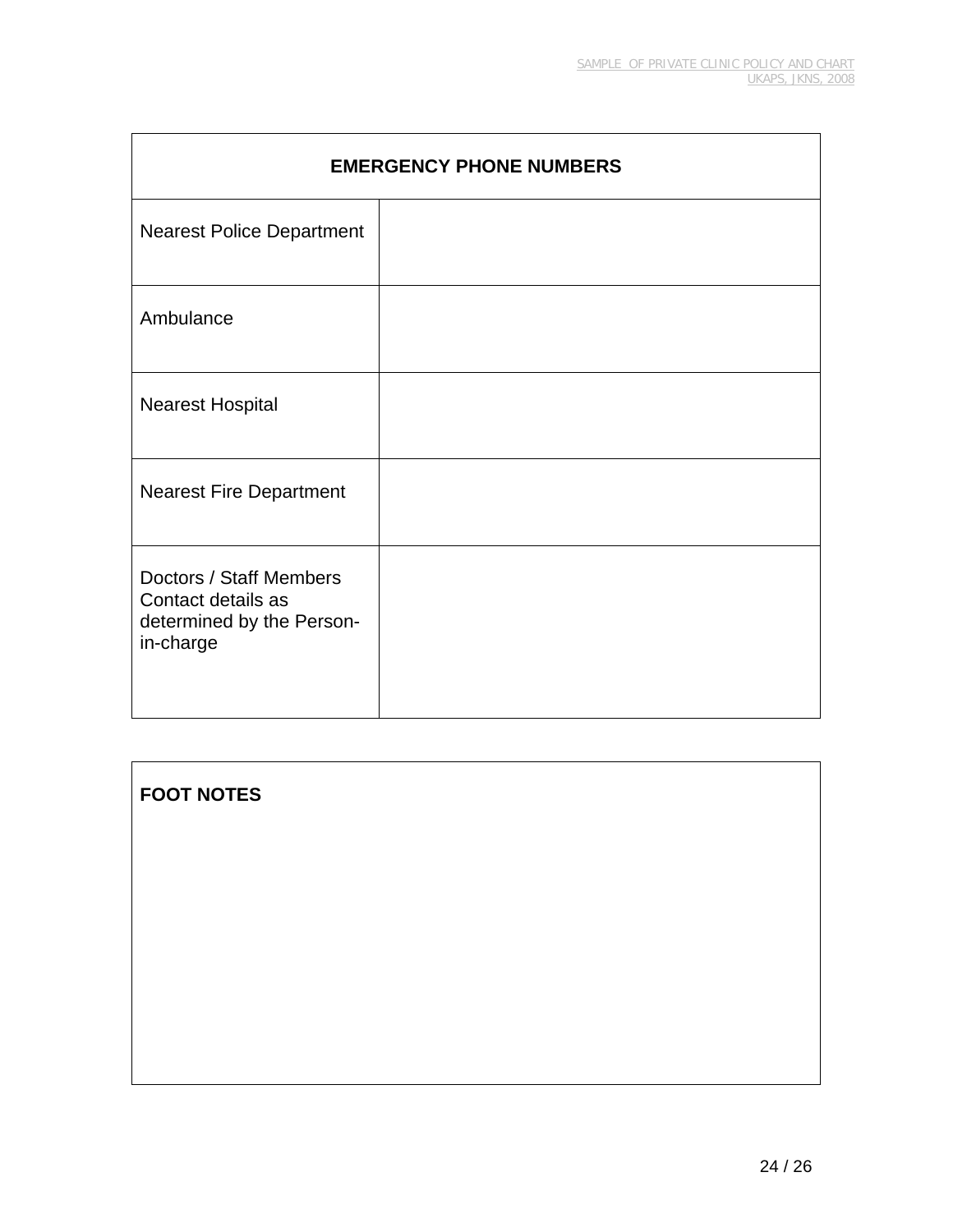$\overline{\phantom{0}}$ 

|      | <b>DEATH REGISTER</b>      |                    |         |                     |                                 |                      |
|------|----------------------------|--------------------|---------|---------------------|---------------------------------|----------------------|
| Date | Time<br>$\circ$ f<br>Death | Name of<br>Patient | I/C No. | Registration<br>No. | Cause of<br>Death<br>(if known) | Person-<br>in-charge |
|      |                            |                    |         |                     |                                 |                      |
|      |                            |                    |         |                     |                                 |                      |
|      |                            |                    |         |                     |                                 |                      |
|      |                            |                    |         |                     |                                 |                      |
|      |                            |                    |         |                     |                                 |                      |
|      |                            |                    |         |                     |                                 |                      |
|      |                            |                    |         |                     |                                 |                      |
|      |                            |                    |         |                     |                                 |                      |
|      |                            |                    |         |                     |                                 |                      |

Ī